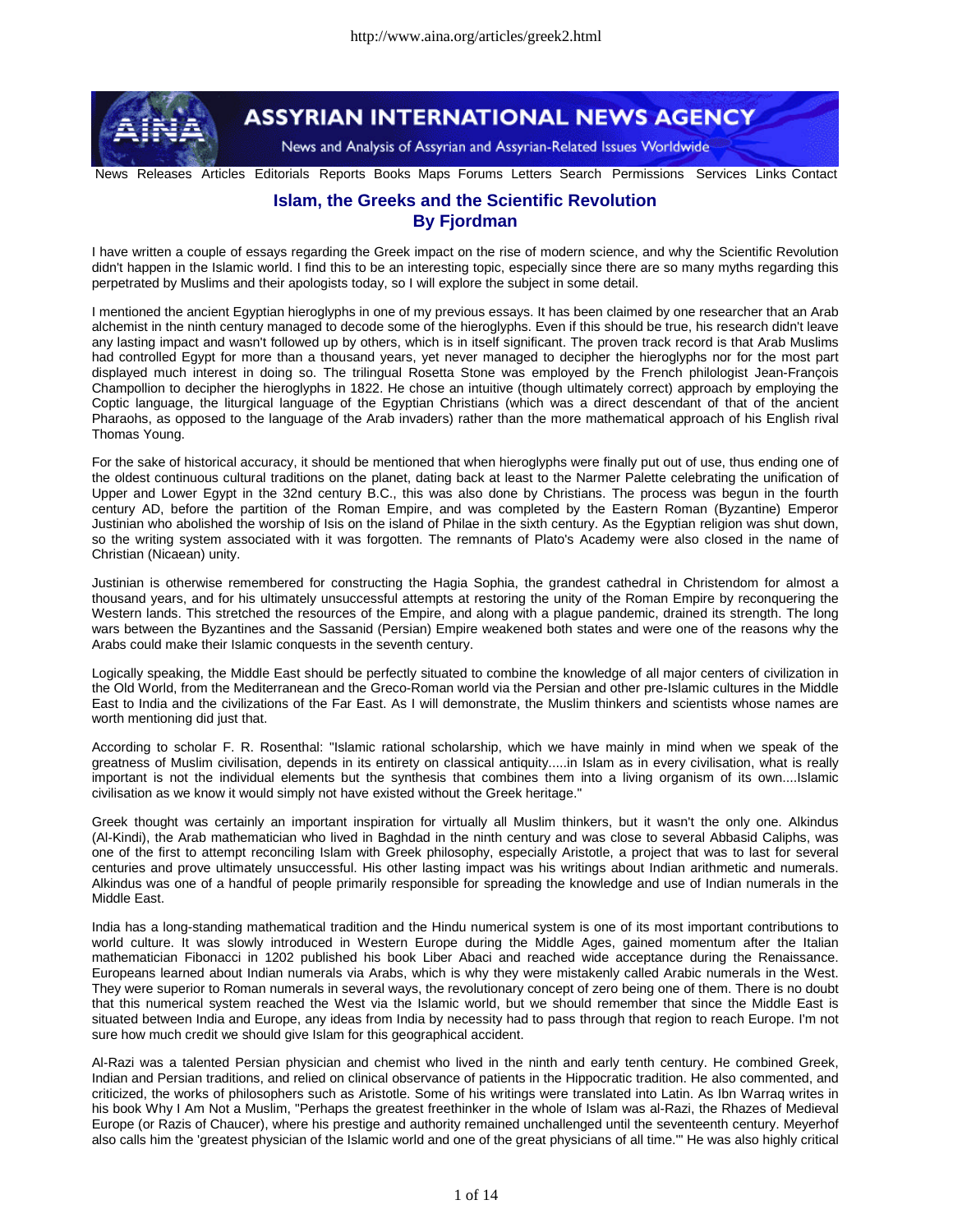of Islamic doctrines, and considered the Koran to be an assorted mixture of "absurd and inconsistent fables." Moreover, "His heretical writings, significantly, have not survived and were not widely read; nonetheless, they are witness to a remarkably tolerant culture and society - a tolerance lacking in other periods and places."

Avicenna (Ibn Sina) was a Persian physician who continued the course set by al-Razi of mixing Greek, Indian, East Asian and Middle Eastern medical learning. His book The Canon of Medicine from the early eleventh century was a standard medical text for centuries. A striking number of the Muslims who did leave some imprint upon the history of science were Persians, who could tap into their proud pre-Islamic heritage. Historian Ibn Khaldun admitted that "It is strange that most of the learned among the Muslims who have excelled in the religious or intellectual sciences are non-Arabs with rare exceptions."

It is also interesting to notice that virtually all freethinkers and rationalists within the Islamic world, such as Avicenna or Farabi, were at odds with Islamic orthodoxy and were frequently harassed for this. Whatever discoveries they made were more in spite of Islam than because of Islam, and in the end, Islam won. As Ibn Warraq notes, "orthodox Islam emerged victorious from the encounter with Greek philosophy. Islam rejected the idea that one could attain truth with unaided human reason and settled for the unreflective comforts of the putatively superior truth of divine revelation. Wherever one decides to place the date of this victory of orthodox Islam (perhaps in the ninth century with the conversion of al-Ashari, or in the eleventh century with the works of al-Ghazali), it has been, I believe, an unmitigated disaster for all Muslims, indeed all mankind."

Averroes (Ibn Rushd) was born in Córdoba, Spain (Andalusia) in the 12th century. He held comparatively progressive views on women, was in some ways a freethinker and faced trouble for this, yet he was also a jurist in the Maliki school of sharia law and served as a qadi, Islamic judge, in Seville. He supported the traditional view, held by leading scholars even into the twenty-first century, of the death penalty for persons leaving Islam: "An apostate…is to be executed by agreement in the case of a man, because of the words of the Prophet, 'Slay those who change their din [religion]'…Asking the apostate to repent was stipulated as a condition…prior to his execution."

Still, Averroes is chiefly remembered for his attempts at combining Aristotelian philosophy and Islam. According to Ibn Warraq, he had a profound influence on the Latin scientists of the thirteenth century, yet "had no influence at all on the development of Islamic philosophy. After his death, he was practically forgotten in the Islamic world."

Philosophy in general went into permanent decline. One of the reasons for this was the influential al-Ghazali, by many considered the most important Muslim after Muhammad himself, who argued that much of Greek philosophy was logically incoherent and an affront to Islam. Averroes' attempts at refuting al-Ghazali were ignored and forgotten.

The leading Jewish thinker of this era was the rabbi and physician Moses Maimonides. He was born in 1135 in Córdoba in Islamic-occupied Spain, but had to flee through North Africa when the devout Berber Almohades invaded from Morocco and attacked Christians and Jews in a classical Jihad fashion. Maimonides eagerly read Greek philosophy, some of which was available in Arabic. He also, for the most part, wrote in Arabic. His attempts at reconciling Aristotelian philosophy with the Torah influenced the great Christian thinker Saint Thomas Aquinas, who made similar efforts at reconciling Greek thought with biblical Scripture a few generations later.

It is true that some Greek and other classics were translated to Arabic, but it is equally true that Muslims could be highly particular about which texts to exclude. As Iranian intellectual Amir Taheri explains: "It is no accident that early Muslims translated numerous ancient Greek texts but never those related to political matters. The great Avicenna himself translated Aristotle's Poetics. But there was no translation of Aristotle's Politics in Persian until 1963."

In other words: There was a great deal of Greek thought that could never have been "transferred" to Europeans by Arabs, as is frequently claimed by Western Multiculturalists, because many Greek works had never been translated into Arabic in the first place. Muslims especially turned down political texts, since these included descriptions of systems in which men ruled themselves according to their own laws. This was considered blasphemous by Muslims, as laws are made by Allah and rule belongs to his representatives.

William of Moerbeke was a Flemish scholar and prolific translator who probably did more than any other individual for the transmission of Greek thought to the West. His translation of virtually all of the works of Aristotle and many by Archimedes, Hero of Alexandria and others paved the way for the Renaissance. He was fluent in Greek, and was for a time Catholic bishop of Corinth in Greece. He made highly accurate translations directly from the Greek originals, and even improved earlier, flawed translations of some works. His Latin translation of Politics, one of the important works that were not available in Arabic, was completed around 1260. His friend Thomas Aquinas used this translation as the basis for his groundbreaking work The Summa Theologica. Aquinas did refer to Maimonides as well as to Averroes and Avicenna and was familiar with their writing, but he was rather critical of Averroes and refuted some of his use of Aristotle.

Like Aquinas, William of Moerbeke was a friar of the Dominican order and had personal contacts at the top levels of the Vatican. Several texts, among them some of Archimedes, would have been lost without the efforts of Moerbeke and a few others, and he clearly did his work on behalf of the Roman Catholic Church. Moreover, one of the reasons why he did this was because the translations that were available in Arabic were incomplete and sometimes of poor linguistic quality. The Arabic translations, although they did serve as an early reintroduction for some Western Europeans to Greek thought, didn't "save" Greek knowledge as it had never been lost. It had been preserved in an unbroken line since Classical times by Greek, Byzantine Christians, who still considered themselves Romans, and it could be recovered there. There was extensive contact between Eastern and Western Christians at this time; sometimes amiable, sometimes less so and occasionally downright hostile, but contact nonetheless. The permanent recovery of Greek and Classical learning was undertaken as a direct transmission from Greek, Orthodox Christians to Western, Latin Christians. There were no Muslim middlemen involved.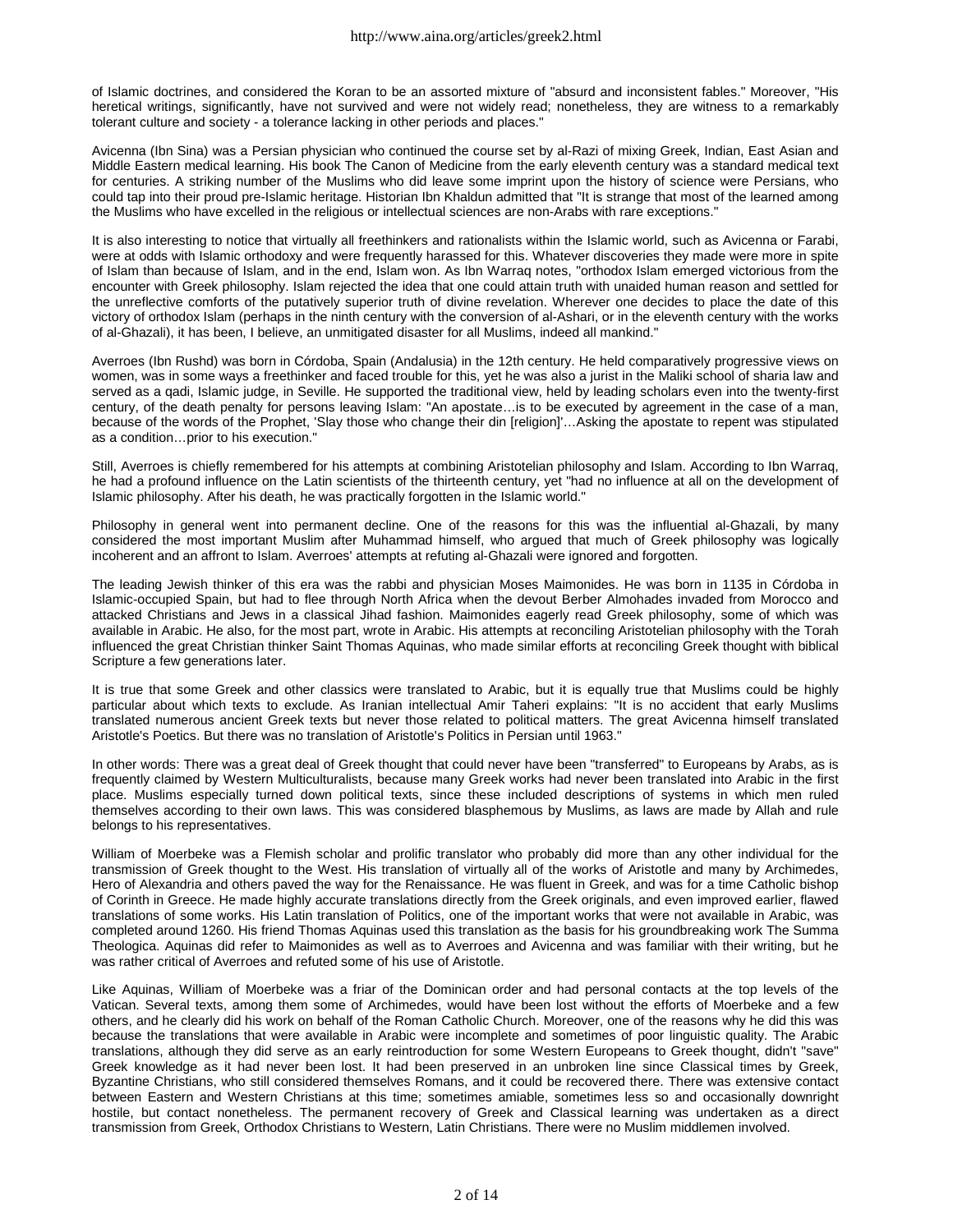As a result, by the late 1200s, Saint Thomas Aquinas and early Renaissance figures such as the poet Dante and the humanist Petrarch had at their disposal a much more complete and accurate body of Greek thought than any of the renowned Muslim philosophers ever did. What's more, many of the translations that did exist in Arabic had been undertaken by Christians in the first place, not by Muslims.

At the American Thinker, Dr. Jonathan David Carson dispels some of the hype regarding Islam's role in the history of science. In his view, "The 'Islamic scholars' who translated 'ancient Greece's natural philosophy' were a curious group of Muslims, since all or almost all of the translators<sup>1</sup> from Greek to Arabic were Christians or Jews." Moreover, most Greek texts "did not make the long journey from Greek to Syriac or Hebrew to Arabic to Latin, and Western Europeans preferred [surprise!] translations of Aristotle directly from the Greek, which were not only superior but also more readily available."

In A History of Philosophy, Frederick Copleston says that "it is a mistake to imagine that the Latin scholastics were entirely dependent upon translations from Arabic or even that translation from the Arabic always preceded translation from the Greek." Indeed, "translation from the Greek generally preceded translation from the Arabic." This view is confirmed by Peter Dronke in A History of Twelfth--Century Western Philosophy: "most of the works of Aristotle, however, were translated directly from the Greek, and only exceptionally by way of an Arabic intermediary...translations from the Arabic must be given their full importance, but not more."

As Carson sees it, "the great rescue of Greek philosophy by translation into Arabic turns out to mean no rescue of Plato and the transmission of Latin translations of Arabic translations of Greek texts of Aristotle, either directly or more often via Syriac or Hebrew, to a Christendom that already had the Greek texts and had already translated most of them into Latin."

Moreover, the intellectual curiosity was entirely one-sided. As Bernard Lewis states in The Muslim Discovery of Europe: "We know of no Muslim scholar or man of letters before the eighteenth century who sought to learn a western language, still less of any attempt to produce grammars, dictionaries, or other language tools. Translations are few and far between. Those that are known are works chosen for practical purposes and the translations are made by converts or non--Muslims." J.M. Roberts put it this way: "Why, until very recently, did Islamic scholars show no wish to translate Latin or western European texts into Arabic? (…) It is clear that an explanation of European inquisitiveness and adventurousness must lie deeper than economics, important though they may have been."

Much has been made of Spain's glorious Islamic past, yet more books are translated in Spain now in a single year than have been translated into Arabic over the past 1,000 years. As I have shown, what existed of advances in sciences in the early centuries of Islamic rule owed its existence almost entirely to the infusion of pre-Islamic thought, and even at the best of times the translations from non-Muslim ideas and books could be quite selective. Later, even the limited debate of Greek philosophy was curtailed. Muslims were assured of their God-given superiority and did not bother to look into ideas from worthless infidel cultures.

Toby E. Huff, author of the book The Rise of Early Modern Science: Islam, China and the West, explains this. A landmark in Western science was Nicholas Copernicus' The Revolutions of the Heavenly Spheres from 1543. The same years also saw another milestone in the rise of modern science: Vesalius' On the Fabric of the Human Body, which created the foundations for modern medicine by representing an empirical agenda, the first-hand examination of the body through human dissection (autopsy).

According to Huff, "Vesalius claimed to have corrected over 200 errors in Galen's account of human anatomy," and his "illustrations are far superior to anything to be found in the Arabic/Islamic tradition (where pictorial representation of the human body was particularly suspect) or, for that matter, in the Chinese and (I presume) Indian traditions." In astronomy, "Kepler went far beyond Ptolemy's methods, and discovered entirely new principles for the precise description of the motions of bodies in the heavens," thus proving the elliptical (and hence not perfectly circular) orbit of Mars.

In the eyes of Toby E. Huff, "the twelfth and thirteenth centuries witnessed a social, intellectual and legal revolution that laid the intellectual and institutional foundations upon which modern science was later constructed. At the heart of this development was the jurisprudential idea of a corporation, a collection of individuals who were recognized as a singular 'whole body' and granted legitimate legal autonomy. Such entities were given the right to sue and be sued, to buy and sell property, to make rules and laws regulating their activities, to adjudicate those laws and to operate according to the principle of election by consent as well as the Roman legal aphorism, what affects everyone should be considered and approved by everyone. Among the entities granted status as legitimate corporations were cities and towns, charitable organizations, professional guilds (especially of physicians) and, of course, universities. Nothing comparable to this kind of legal autonomy emerged in China or under Islam. In short, the European medievals created autonomous, self-governing institutions of higher learning and then imported into them a methodologically powerful and metaphysically rich cosmology that directly challenged and contradicted many aspects of the traditional Christian world-view."

This was also a time period noted for the growth of early modern capitalism, but Huff rejects any simplistic connection between money and science. Christian Europe exhibited an intellectual curiosity, a desire to uncover truth, that could not be reduced simply to a matter of economic interests: "There was indeed a 'commercial revolution' sweeping Europe from about the twelfth century, but that hardly explains the great interest in Aristotle in the universities of that period or the decision by medical practitioners to undertake dissections and to incorporate medical education into the university curriculum. Similarly, there was another rise in commercial activities in the sixteenth century, but this hardly explains either the motivation of the clerical Copernicus, or of Galileo, Kepler, or Tycho Brahe in developing a new astronomy against the interests of the Church."

One of the most groundbreaking innovations in Europe during the High Middle Ages was the creation of an ongoing,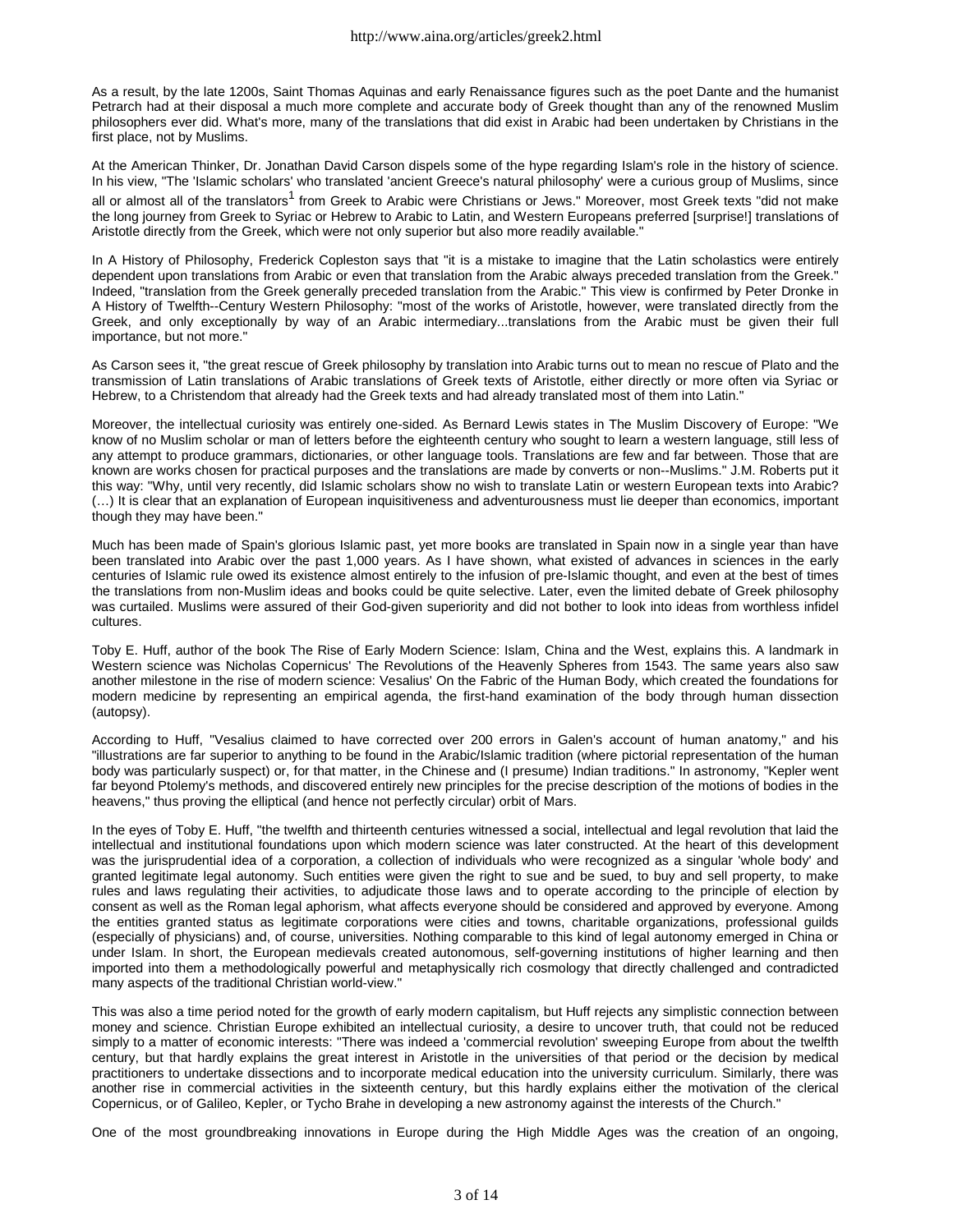university-centered debate. This made all the difference, since, as Huff points out, "it is one thing if an activity is pursued randomly by various actors; it is something else altogether if that activity is carried on collectively as a result of a regularized process." While Islamic madrasas excluded all of the natural works of Aristotle, as well as logic and natural theology, European scholars benefited from "a surprising degree of freedom of inquiry" which "did not exist in the Arab/Muslim world then and does not exist now."

Centers of learning have existed in civilizations throughout recorded history, yet most of them did not possess all of the qualities generally associated with a university today. It is possible that the Chinese, the Koreans, the Japanese, the Indians and others had institutions that could be called universities already at this early age; I don't know Asian history intimately enough to judge that. But the Islamic world definitely did not.

The German-Syrian reformist Bassam Tibi points out that the Muslim thinkers who developed Greek rationalism are today despised in their own civilization. As he writes in his book Islam Between Culture and Politics, "rational sciences were -- in medieval Islam -- considered to be 'foreign sciences' and at times heretical. At present, Islamic fundamentalists do not seem to know that rational sciences in Islam were based on what was termed ulum al-qudama (the sciences of the Ancients), that it, the Greeks."

Science was viewed as Islamic science, the study of the Koran, the hadith, Arab history etc. The Islamic madrasa was not concerned with a process of reason-based investigation or unrestrained enquiry but with a learning process in the sacral sense. Tibi believes it is thus incorrect to call institutions such as Al-Azhar in Cairo, Egypt, the highest institution of learning in Sunni Islam, a university: "Some Islamic historians wrongly translate the term madrasa as university. This is plainly incorrect: If we understand a university as universitas litterarum, or consider, without the bias of Eurocentrism, the cast of the universitas magistrorum of the thirteenth century in Paris, we are bound to recognise that the university as a seat for free and unrestrained enquiry based on reason, is a European innovation in the history of mankind."

It is noteworthy that the first medieval European universities were sometimes developed out of monasteries or religious schools. However, here the Greek knowledge was adopted in a far more unfettered manner than it was in the Middle East. The earliest European universities, such as the University of Bologna in Italy and Oxford in England, were created in the eleventh century. More were established during the twelfth and thirteenth centuries, for instance the University of Paris (Sorbonne), the University of Cambridge, the University of Salamanca in Spain and the University of Coimbra in Portugal.

According to Bassam Tibi, the situation has changed less than one might think: "In Muslim societies, where higher institutions of learning have a deeply rooted procedure of rote-learning, the content of positive sciences adopted from Europe is treated in a similar fashion. Verses of the Koran are learned by heart because they are infallible and not to be enquired into. Immanuel Kant's Critiques or David Hume's Enquiry, now available in Arabic translation, are learned by heart in a similar manner and not conceived of in terms of their nature as problem-oriented enquiries." As a result, "In contrast to the European and the US-model, students educated in a traditional Islamic institution of learning neither have a Bildung (general education) nor an Ausbildung (training)."

This is a problem members of this culture bring with them abroad if they move. In Denmark, Århus city council member Ali Nuur complained that one of the challenges certain immigrant groups face in the education system is that they are unfamiliar with tests rooted in a rational, critical and analytical way of thinking. Guess who?

Another issue is the lack of individual liberty. I still haven't read Atlas Shrugged, a novel I know many Americans hold in high regard, and I have mixed feelings about Ayn Rand's philosophies. However, one thing I do agree with her about is that "Civilization is the progress toward a society of privacy. The savage's whole existence is public, ruled by the laws of his tribe. Civilization is the process of setting man free from men." A Danish man who lived in Iran before the Revolution in 1979 noticed that if he suggested to his Muslim friends that he would like to enjoy some privacy for while, they thought he was crazy. The very notion of "privacy" was alien to them because it implies that you are an autonomous individual with needs of your own. A Muslim is simply an organic part of the Umma, the Islamic community. This lack of individualism and individual liberty is one of the main reasons why Muslims lost out to other cultures.

On the other hand, I believe the West has in recent decades gone too far in making individualism the sole basis of our culture. When a nation is reduced to nothing more than an atomized collection of individuals, with no ties to the past and no obligations to future generations, mounting a defense of a lasting society becomes difficult, if not impossible.

According to scholar Lynda Shaffer, "Francis Bacon (1561-1626), an early advocate of the empirical method, upon which the scientific revolution was based, attributed Western Europe's early modern take-off to three things in particular: printing, the compass, and gunpowder. Bacon had no idea where these things had come from, but historians now know that all three were invented in China. Since, unlike Europe, China did not take off onto a path leading from the scientific to the Industrial Revolution, some historians are now asking why these inventions were so revolutionary in Western Europe and, apparently, so unrevolutionary in China."

The Song dynasty, from the tenth to the thirteenth century, was arguably the most dynamic period in Chinese history. Although printing "was invented by Buddhist monks in China, and at first benefited Buddhism, by the middle of the tenth century printers were turning out innumerable copies of the classical Confucian corpus."

According to Shaffer, "The origin of the civil service examination system in China can be traced back to the Han dynasty, but in the Song dynasty government-administered examinations became the most important route to political power in China. For almost a thousand years (except the early period of Mongol rule), China was governed by men who had come to power simply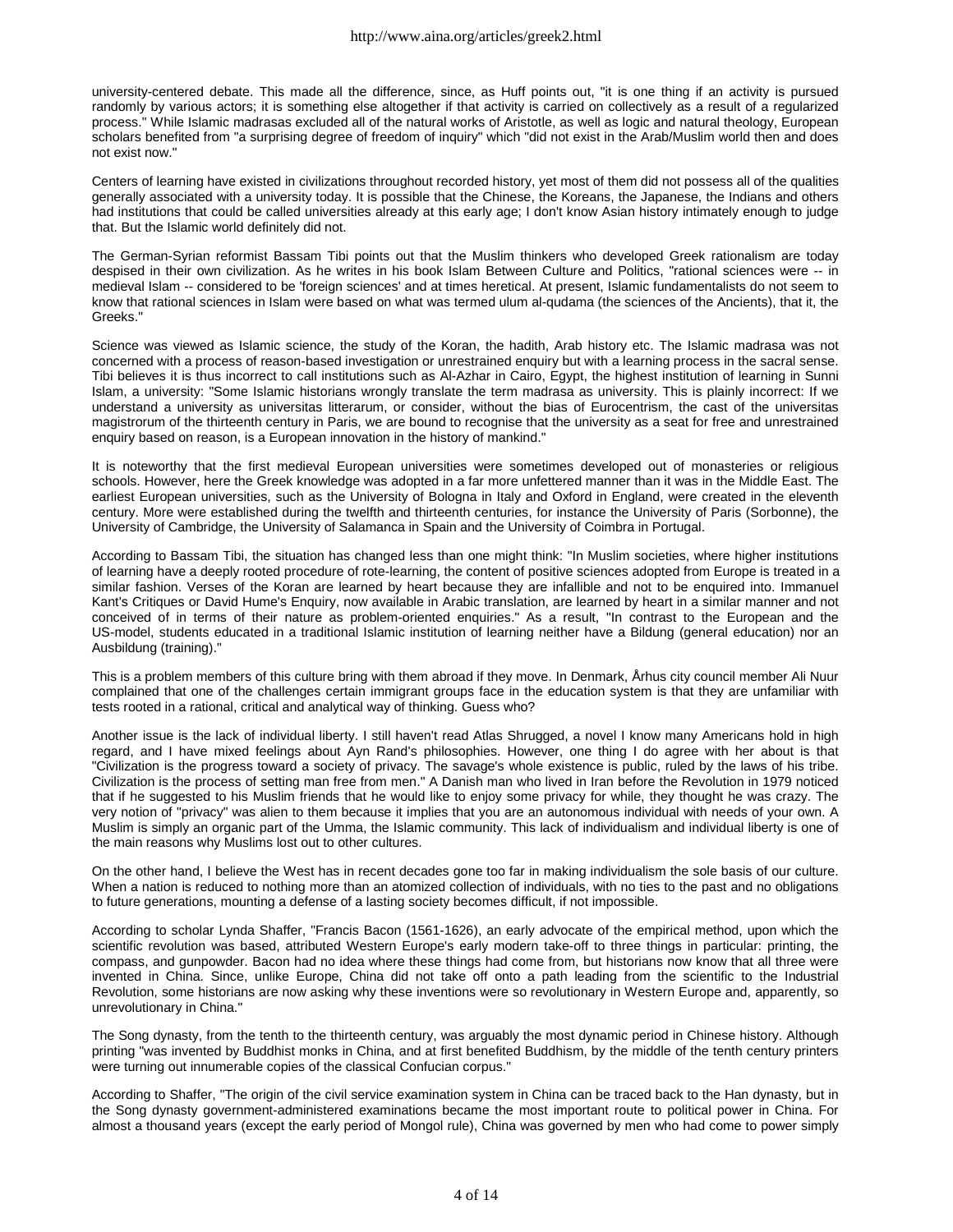because they had done exceedingly well in examinations on the Neo-Confucian canon. At any one time thousands of students were studying for the exams, and thousands of inexpensive books were required. Without printing, such a system would not have been possible."

As she explains, "China developed the world's largest and most technologically sophisticated merchant marine and navy." The Chinese "could have made the arduous journey around the tip of Africa and sail into Portuguese ports; however, they had no reason to do so. Although the Western European economy was prospering, it offered nothing that China could not acquire much closer to home at much less cost."

In contrast, the Portuguese, the Spanish and other Europeans were trying to reach the Spice Islands, what is now Indonesia. "It was this spice market that lured Columbus westward from Spain and drew Vasco da Gama around Africa and across the Indian Ocean." In Shaffer's view, technologies such as gunpowder and the compass had a different impact in China than they had in Europe, and it is "unfair to ask why the

Chinese did not accidentally bump into the Western Hemisphere while sailing east across the Pacific to find the wool markets of Spain."

Yes, Asia was the most prosperous region on the planet at this time. Europeans embarked on their Age of Exploration of the seas precisely out of a desire to reach the wealthy Asian lands (and bypass Muslim middlemen), which is why Christopher Columbus and his men mistakenly believed they had arrived in India when they reached the Americas. Asians did not possess a similar desire to reach Europe. But this still doesn't explain why the Chinese didn't embark on the final and most crucial stage of the Industrial Revolution in the West: Harnessing the force of steam and the use of fossil fuels to build stronger, more efficient machinery, faster ships and eventually railways, cars and airplanes.

Printing and literacy greatly expanded during Song times; the world's first printed paper money (bank notes) was introduced and a system of canals and roads was built, all facilitating an unprecedented population growth. Iron smelting and the use of coal multiplied several times over as China reached a stage sometimes called "proto-industrial." And yet China produced no Thomas Savery, Thomas Newcomen or James Watt to develop successful steam engines, nor a George Stephenson to build railway lines or a Karl Benz to make the first gasoline-powered automobile. Although experiments with flying had been undertaken in many nations around the world, the airplane was made possible only with the invention of modern engines, which is why China didn't produce the Wright brothers.

For thousands of years, human beings were limited by their ability to harness muscle power, of men and animals. This was later supplemented with windmills, watermills and similar inventions, which could be important, but in a limited fashion. The harnessing of steam power for engines and machinery was a revolution which provided the basis for enormous improvements in output and efficiency. For some reason, China never did take this final step, and although the country remained prosperous for centuries, later dynasties never quite matched the dynamism under Song times. Emphasis was on cultural continuity, and China experienced no great cultural flowing or event similar to the Renaissance, the Reformation and the Enlightenment in Europe. China was in its own eyes the Middle Kingdom. It had some annoying barbarians at its frontiers, but no immediate neighbors to rival its size and power, and thus little incentive for improvement. The result was relative (though not necessarily absolute) scientific stagnation. China could afford to grow self-satisfied, and she did. In contrast, Europeans, who were divided into numerous smaller states in a constant state of rivalry instead of one, large unified state, had stronger incentives for innovation, including in weapons technology.

The Mongol invasion, which ended the Song dynasty, is sometimes blamed for this loss of impetus. After the conquest of Beijing in 1215 the soil was greasy with human fat for months. According to Genghis Khan, "The greatest pleasure is to vanquish your enemies and chase them before you, to rob them of their wealth and see those dear to them bathed in tears, to ride their horses and clasp to your bosom their wives and daughters." He believed in practicing what you preach. DNA studies indicate that he may have as many as 16 million descendants living today.

The Mongols were notorious for their brutality, but they had a particular dislike for Muslims. Hulagu Khan led the Mongol forces as they completely destroyed Baghdad in 1258, thus ending what remained of the Abbasid Caliphate. The Christian community was largely spared, allegedly thanks to the intercession of Hulagu's Nestorian Christian wife.

The irony is that many Mongols soon adopted Islam as their preferred creed. Maybe the warlike nature of this religion appealed to them. It is possible to make a comparison between Muhammad and Genghis Khan. Temjin, who gained the title Khan when he founded the Mongol Empire in 1206, did believe he had received a divine mandate to conquer the world, and he created an impressive military force out of nothing by uniting scattered tribes and directing their aggressive energies outwards. He created a Mongolian nation where no nation had existed before, similar to what Muhammad did with the Arabs. The difference is that the Mongols didn't establish a religion of their own throughout their empire which outlasted their rule. We should probably be grateful for that, otherwise the Organization of the Mongolian Conference would be the largest voting bloc at the United Nations today, our schools would teach us about the glories of Mongol science and tolerance and our media would constantly warn us against the dangers of Genghisophobia.

In Europe, the Mongol conquests had the most lasting impact in the Ukraine and Russia. The city of Kiev was devastated while a new Russian state slowly grew out of Moscow. Ivan the Great in the 1400s expanded the Russian state and defeated the Tatar yoke, as the now Islamized Turko-Mongols of the Golden Horde were called. The Mongols invaded Eastern Europe and in the course of a few years attacked Hungary, Poland, Lithuania, Bulgaria and Serbia. They had reached as far as Vienna in 1241 when the Great Khan suddenly died and the commanders had to return to elect a new leader.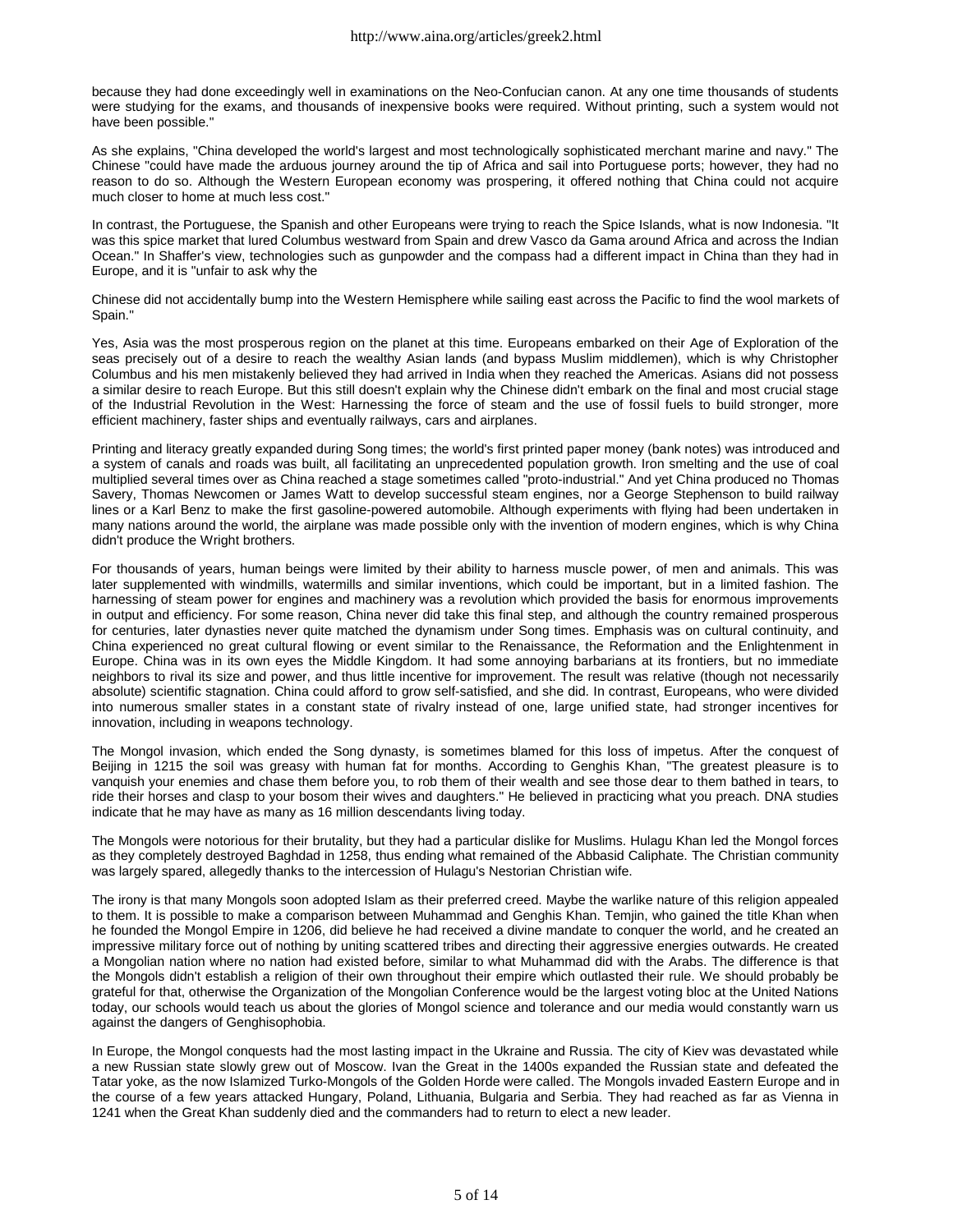The Black Death, the great Eurasian plague pandemic, swept from Central Asia along the Silk Road through the Mongol Empire, reaching the Mediterranean and the Middle East in the 1340s. The disease, which killed at least a third of the population and more than 70% in some regions, probably reached Europe after the Golden Horde used biological warfare during a siege of the Black Sea port of Caffa, catapulting plague-infested corpses into the city. It was then carried to the European continent with fleeing Genoese traders. The Mongols thus didn't invade Western Europe, but at least they gave us the plague.

Many historians place great macrohistorical importance on the Mongol conquest. It certainly had a disruptive impact, and the trail of devastation it left behind severely depopulated regions from China and Korea via Iran and Iraq to Eastern Europe. It ended the dynamic Song dynasty, yet even before the Mongol conquest, there were few indications that a development towards modern machinery was about to take place in China. Japan, which has always learned a lot from China, escaped unscathed. A series of typhoons, dubbed kamikaze or "divine wind" by the Japanese, saved the country from the Mongol fleets in 1274 and 1281, but they, too, didn't develop a fully fledged industry until they adopted a Western model during the Meiji Restoration in the late nineteenth century.

Moreover, even if Western Europe escaped the Mongols, we should remember that Western Europeans had recently experienced centuries of political disintegration and population decline, longer than in any period in Chinese history for several thousand years. Europe also had to face a much more prolonged assault by Islam. Belgian scholar Henri Pirenne in his work Mohammed and Charlemagne asserted that the definitive break between the Classical world and the Middle Ages in the West was not the downfall of the Western Roman Empire following the partition in 395, but the Islamic conquests in the seventh century.

In Pirenne's view, although the Germanic tribes caused imperial authority to collapse in the fifth century, Western Europe was not totally cut off from the Eastern Roman Empire. The Mediterranean, Mare Nostrum or "Our Sea" as the Romans called it, still remained a Christian lake. This changed decisively during the seventh century when North Africa came under Islamic rule, as did the Iberian Peninsula. Although the Arab conquest was halted by the forces of Charles Martel at the Battle of Tours in France in 732, arguably the most important battle in Western history, Islamic attacks continued for centuries since Jihad is a permanent obligation and should be carried out on regular intervals. Jihad piracy, slave trade and looting across the Mediterranean accompanied by inland raids, occasionally as far north as the Alps in Switzerland, made normal communication between the Christian West and the Christian East extremely difficult. In fact, Jihad piracy and slavery from North Africa remained a serious threat to Europeans for more than a thousand years, even into the nineteenth century. As historian Ibn Khaldun, a devout Muslim and therefore anti-Christian, proclaimed: "The Christian could no longer float a plank upon the sea."

This was certainly true in the West, though the Byzantines still held their ground in the Aegean Sea. The Eastern Roman Empire was attacked by Arab Muslims in the 630s and quickly lost Syria, Palestine and Egypt, but managed to survive. Only a few years earlier the official language had been changed from Latin to Greek. It is custom to call the remaining, smaller and Hellenized state the Byzantine Empire.

The Carolingian Empire, named after Charles Martel (Carolus in Latin), was the "scaffold of the Middle Ages." Although it didn't survive for long, the structures put in place by Charles Martel and his grandson Charlemagne were to shape Western Europe for centuries. While civilization in Europe had always been centered on the Mediterranean, the center of power in the West was now north of the Alps. The Carolingian capital was established in Aachen in present-day Germany, as Muslims made access to the sea difficult. Charlemagne held his imperial coronation by Pope Leo III in Saint Peter's Basilica in the year 800, yet already in the year 846 Muslims sacked Rome and stole every piece of gold and silver in Saint Peter's. Arabs also occupied Sicily for several centuries, and attacked Naples, Capua, Calabria and Sardinia repeatedly. As Pirenne says, "the coast from the Gulf of Lyons and the Riviera to the mouth of the Tiber, ravaged by war and the pirates, whom the Christians, having no fleet, were powerless to resist, was now merely a solitude and a prey to piracy. The ports and the cities were deserted. The link with the Orient was severed, and there was no communication with the Saracen [Muslim] coasts. There was nothing but death. The Carolingian Empire presented the most striking contrast with the Byzantine. It was purely an inland power, for it had no outlets. The Mediterranean territories, formerly the most active portions of the Empire, which supported the life of the whole, were now the poorest, the most desolate, the most constantly menaced. For the first time in history the axis of Occidental civilization was displaced towards the North, and for many centuries it remained between the Seine and the Rhine. And the Germanic peoples, which had hitherto played only the negative part of destroyers, were now called upon to play a positive part in the reconstruction of European civilization."

Pirenne's thesis has been debated for generations, and new archaeological evidence has been uncovered since it was published in the 1930s. I personally think he underestimated the extent to which civilization collapsed in the West after the Germanic raids, but he is right that the Mediterranean was still open for communication, and that this changed dramatically after the Arab conquest. Though contacts between the Byzantines and Western Europe were limited during this time period, we should remember that they were never zero. Findings from Viking graves indicate that there was trade between the Baltic Sea and Constantinople even at this point, but trade was greatly diminished compared to what it had been previously.

The reason why the Christian West for centuries didn't have easy access to the Classical learning of the Christian East was because Muslims and Jihad had made the Mediterranean unsafe. It has to be the height of absurdity to block access to something and then take credit for transmitting it, yet that is precisely what Arabs do. As stronger states slowly grew up in the West, regular contact with their Eastern cousins was gradually re-established, starting with the Italian city-states. And as soon as direct contact was established, Western Europeans gained access to the original Greco-Roman manuscripts preserved in Constantinople. They didn't need to rely on limited translations in Arabic, which were anyway made from the same Byzantine manuscripts in the first place, and frequently by Christians. Moreover, Muslims have spent more than one thousand years systematically wiping out Greek culture in the Mediterranean region, a process which continues at Cyprus even into the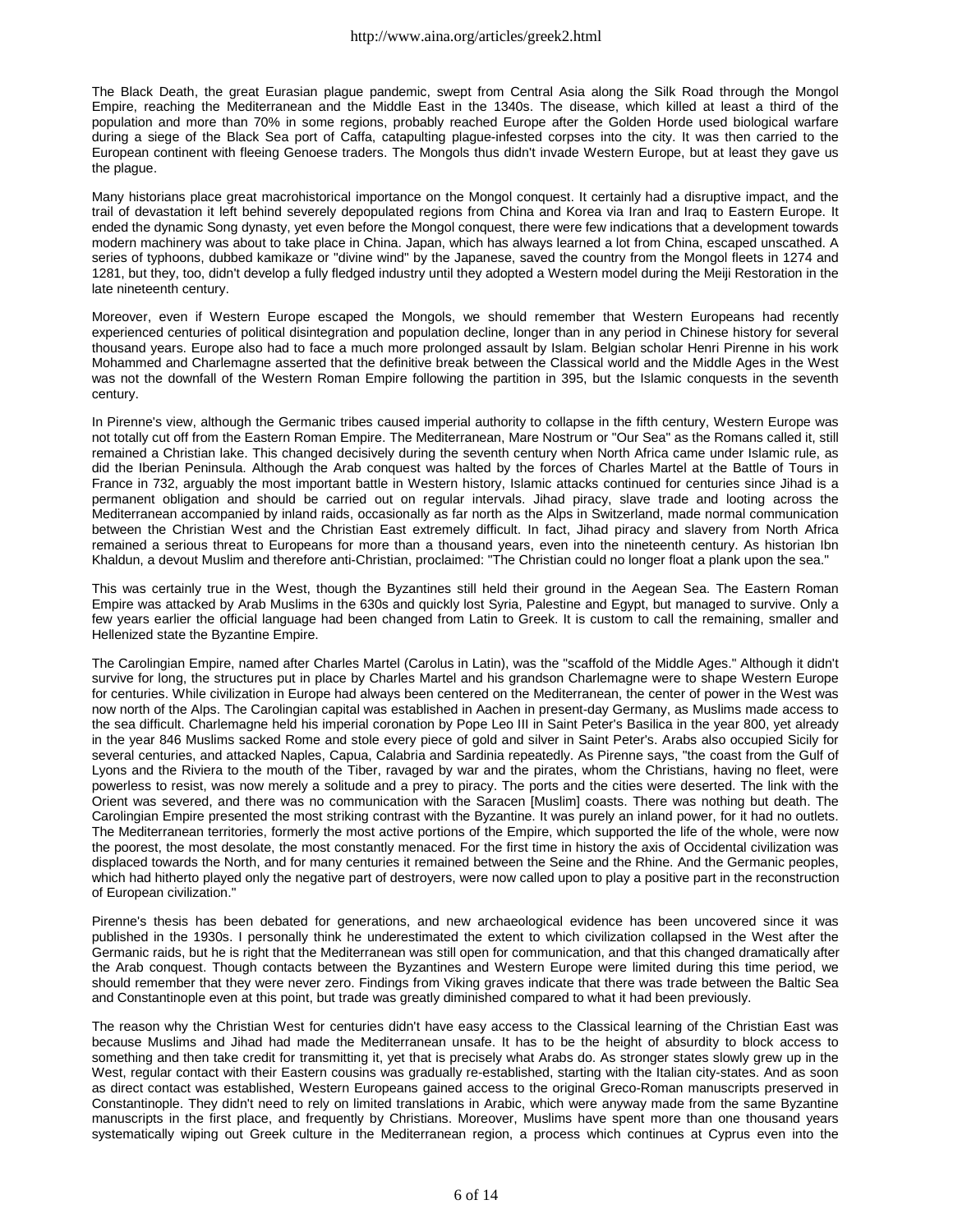twenty-first century, which makes it patently ridiculous when they now brag about how much we owe them for their efforts at "preserving the Greek heritage." The efforts of Arabs are, in my view, as overrated as those by the Byzantine Empire are underrated.

John Argyropoulos, who was born in 1415 in Constantinople and died in 1487 in Italy, was a Byzantine expert on Greek history who played an important role in the revival of Classical learning in the West. He lectured at the universities of Florence and Rome. Among his students was Lorenzo the Magnificent from the influential Medici family, who sponsored Leonardo da Vinci, Michelangelo and others. Sandro Botticelli was working under the patronage of the Medicis when he in the 1480s painted The Birth of Venus. Pagan motifs inspired by the mythology of ancient Greece and Rome were widely popular at this time. Apparently, Leonardo da Vinci, too, attended the lectures of Argyropoulos. The universal genius was passionately interested in Classical learning, perhaps especially in science and mechanical engineering, a field in which he created numerous inventions. He was certainly familiar with the Ten Books on Architecture by the Roman engineer Vitruvius, the only major work on architecture and technology to survive from the Greco-Roman world, which was also a vital inspiration for Renaissance architects Brunelleschi and Alberti. Leonardo's famous drawing the Vitruvian Man was inspired by Vitruvius' writings about architecture and its relations to the proportions of the human body.

In the words of Deno Geanakoplos, Professor of Byzantine History, "We know that until the ninth century the patron saint of Venice was not Mark but the Greek Theodore, and that in the eleventh century Byzantine workmen were summoned by the Doge in order to embellish, perhaps entirely to construct, the church of St. Mark. Venetian-Byzantine contacts became more frequent in the twelfth century as a result of the growth of the large Venetian commercial colony in Constantinople." These contacts continued to grow during the High Middle Ages and into the Renaissance, and "In the half century or so before Constantinople's fall in 1453, a gradually increasing number of refugees from the East poured into the West. Venice, as lord of important territories in the Greek East, especially the island of Crete, and as the chief port of debarkation in Italy, received the major part of these refugees. This stream quickened rapidly after 1453."

He stresses that it is a mistake to believe that all Greek texts were transported out after the fall of Constantinople. Most of the refugees fleeing the Turkish Jihad could carry few possessions with them. The process of transferring Classical knowledge to the West took generations, even centuries, but was now greatly aided by Johannes Gutenberg's movable type printing press, introduced around the year 1450 in Mainz, Germany.

It was a major stroke of historical luck - a religious person would probably say divine providence - that printing was reinvented in Europe at exactly the same time as the last vestige of the ancient Roman Empire fell to Muslims. The texts that had been preserved by the Byzantines for a thousand years after Rome collapsed could now be rescued forever instead of quietly disappearing. This ensured that the Renaissance marked a permanent infusion of Greco-Roman knowledge into Western thought, not just a temporary one.

As historian Elizabeth L. Eisenstein says in her celebrated book The Printing Press as an Agent of Change: "The classical editions, dictionaries, grammar and reference guides issued from print shops made it possible to achieve an unprecedented mastery of Alexandrian learning even while laying the basis for a new kind of permanent Greek revival in the West. (...) We now tend to take for granted that the study of Greek would continue to flourish after the main Greek manuscript centers had fallen into alien hands and hence fail to appreciate how remarkable it was to find that Homer and Plato had not been buried anew but had, on the contrary, been disinterred forever more. Surely Ottoman advances would have been catastrophic before the advent of printing. Texts and scholars scattered in nearby regions might have prolonged the study of Greek but only in a temporary way."

According to Deno Geanakoplos, in the late fifteenth century "only one city in Italy, Venice, could fulfil all the complex requirements of a Greek press. Venice possessed a class sufficiently wealthy to buy, and the leisure to read, the printed classics. Venice was less subject to papal pressures than other Italian cities. Important too in [printer] Aldus' thinking must have been Venetian possession of the precious collection of Greek manuscripts bequeathed by Bessarion - manuscripts which could serve as paradigms for his books. And hardly less significant for him must have been the presence in Venice of a large, thriving Greek community. (.) By the time of Aldus' death in 1515, his press had given to the world practically all the major Greek authors of classical antiquity."

Historian Bernard Lewis writes in his book What Went Wrong?: "In the vast bibliography of works translated in the Middle Ages from Greek into Arabic, we find no poets, no dramatists, not even historians. These were not useful and they were of no interest; they did not figure in the translation programs. This was clearly a cultural rejection: you take what is useful from the infidel; but you don't need to look at his absurd ideas or to try and understand his inferior literature, or to study his meaningless history."

Muslims who wanted translations of Greek or other non-Islamic works were primarily concerned with topics of medicine, astronomy, mathematics, and philosophy. As Lewis says, they usually ignored playwrights and dramatists such as Sophocles and Euripides, historians such as Thucydides and Herodotus and poets such as Homer. This entire corpus of literature could only be saved from the Greek originals preserved in Constantinople. Moreover, in addition to being selective about Greek works, Muslims showed little interest in Latin writers, for instance Cicero. There was thus a large body of Greco-Roman learning and valuable literature that was never available in Arabic in the first place.

It is true that a number of Greek works were translated to Arabic, especially in the ninth century when a group called Mu'tazilites attempted, without lasting success, to reconcile Islamic with logic. As Ibn Warraq writes about them:

"However, it is clear now that the Mu'tazilites were first and foremost Muslims, living in the circle of Islamic ideas, and were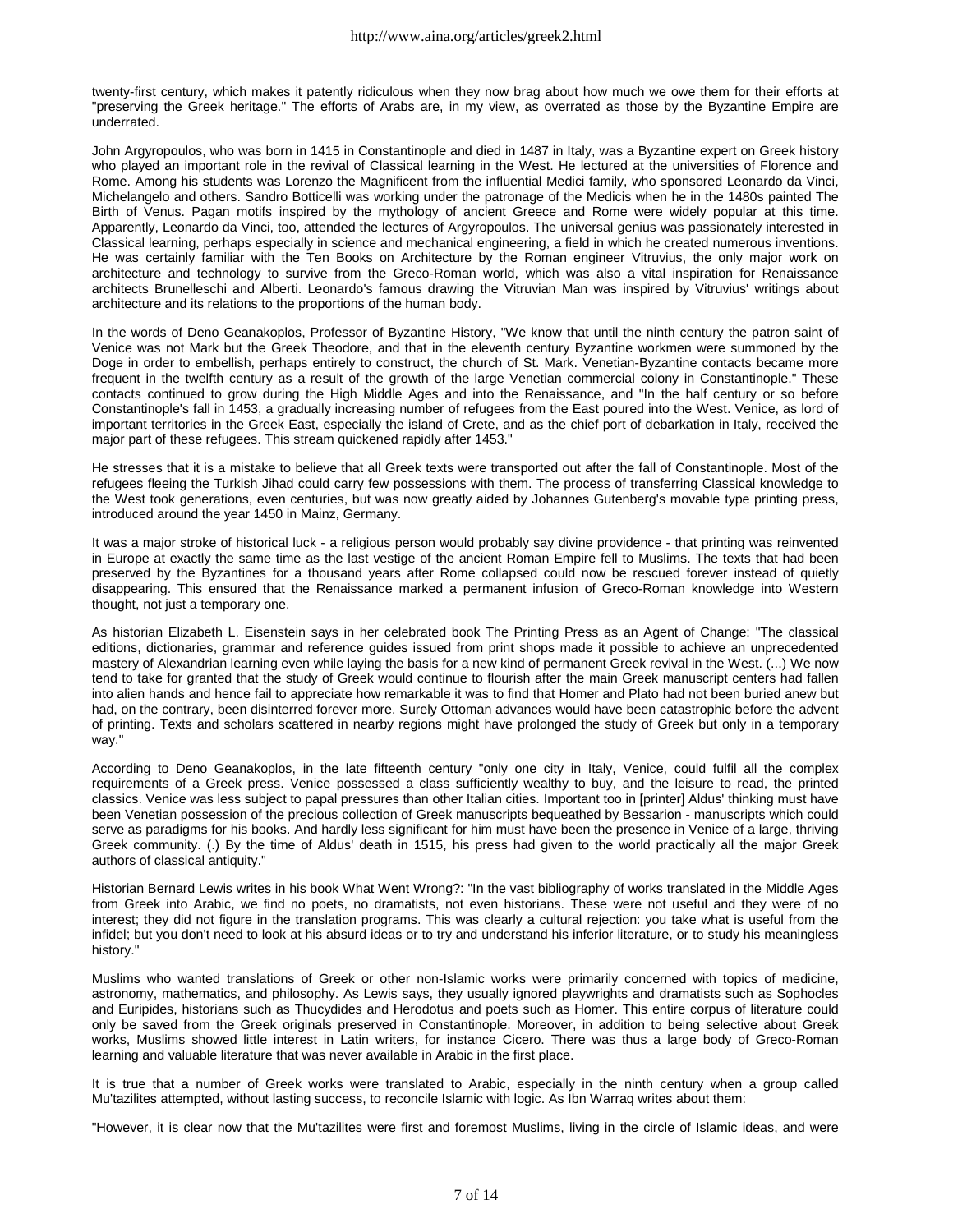motivated by religious concerns. There was no sign of absolute liberated thinking, or a desire, as [Hungarian orientalist] Goldziher put it, 'to throw off chafing shackles, to the detriment of the rigorously orthodox view of life.' Furthermore, far from being 'liberal,' they turned out to be exceedingly intolerant, and were involved in the Mihna, the Muslim Inquisition under the Abbasids. However, the Mu'tazilites are important for having introduced Greek philosophical ideas into the discussion of Islamic dogmas."

According to writer Patrick Poole, "Western Christianity's rational tradition developed in the Medieval era precisely as a result of the outright rejection of the irrationalism inherent in Islamic philosophy, not the embracing of it." As he states, "a rationalist philosophy had begun to develop under the Mu'tazilite school of interpretation, which advocated for a created, as opposed to an uncreated, Quran. But Caliph al-Mutawakkil [reign 847-861] condemned the Mu'tazilite school, which opened the door for the rival Ash'arite interpretation, founded by al-Ash'ari (d. 935), to eventually take preeminence within Sunni Islam." Rationalism also faced an uphill battle because of the view of Allah as an

unpredictable and whimsical deity, since "only Allah truly acts with real effect; all seemingly natural observances of causation are merely manifestations of Allah's habits, for Allah simultaneously creates both the cause and the effect according to his arbitrary will. This view is best expressed by one of the Islamic philosophers cited by [Tariq] Ramadan, al-Ghazali (1059-1111), in his book, The Incoherence of the Philosophers."

The Koran is, structurally speaking, deeply inconsistent and almost incomprehensible to an average reader. One verse says one thing, the next verse contradicts this. The notion that Allah as incomprehensible and provides no correlation between cause and effect had a serious impact on the development of empirical sciences in the Islamic world. In contrast, for Jews and Christians, God has created the universe according to a certain logic, which can be described and predicted. Kepler firmly believed the solar system was created according to God's plan, which he attempted to unlock. Sir Isaac Newton was passionately interested in religion and wrote extensively about it. Even Albert Einstein, who was certainly not an orthodox, religious Jew, still retained some residue of the idea that the universe was created according to a logic which is, to a certain extent, comprehensible and accessible to human reason: "I believe in Spinoza's God, Who reveals Himself in the lawful harmony of the world, not in a God Who concerns Himself with the fate and the doings of mankind."

The Caliph al-Ma'mun (reign 813 - 833), who was influenced by the Mu'tazilite movement, created the House of Wisdom, a library and translation office. The Baghdad-centered Abbasid dynasty, which replaced the Damascus-centered Umayyad dynasty in 750, was closer to Persian culture and was probably inspired by the Sassanid practice of translating works and creating great libraries. Alkindus (Al-Kindi) was appointed to participate in the undertaking. Philosophical and scientific texts were translated into Arabic from Persian and Indian (Sanskrit) sources, but above all from Greek ones. Great efforts were made to collect and buy important Greek works and manuscripts from the Byzantines and have them translated.

In the book How Greek Science Passed to the Arabs, De Lacy O'Leary states that "Aristotelian study proper began with Abu Yusuf Ya'qub ibn Ishaq al-Kindi (d. after 873), commonly known as 'the Philosopher of the Arabs.' It is significant that almost all the great scientists and philosophers of the Arabs were classed as Aristotelians tracing their intellectual descent from al-Kindi and al-Farabi."

At the heart of these efforts was a Nestorian (Assyrian) Christian named Johannitius (Hunayn ibn Ishaq). He had studied Greek by living in Greek lands, presumably in the Byzantine Empire, and was put in charge of translations at the House of Wisdom. Soon, he, his son and his nephew had made available in Arabic and Syriac Galen's medical treatises as well as Hippocrates and texts by Aristotle, Plato and others. In some cases, he apparently translated a work into Syriac and his son Ishaq translated this further into Arabic. All senior medical doctors in the Islamic world, including Avicenna and Rhazes, were later influenced by these translations of Greek medicine.

In 431 Nestorius, a Christian Patriarch, was expelled from Constantinople for heresy. The so-called Assyrian Church of the East thus split from the Byzantine Church. Their followers found a new home in the Syriac-speaking world and were welcomed in the Sassanid Persian Empire, the rival of Byzantium. They brought with them a collection of Greek texts, among them medical works of Galen and Hippocrates. It was these texts, aided by other manuscripts acquired and bought from Constantinople later, which provided the basis for translations of Greek texts into Arabic. The followers of this Eastern church, usually called Nestorians in the West, had communities spread out across much of Iraq, Iran and Central Asia, and were respected for their medical skills.

According to scholar Thomas T. Allsen, "Nestorians in the East were closely associated with the medical profession. A considerable body of Syriac medical literature, some in the original and some in translation, has been recovered in central Asia. This is hardly surprising, because Eastern Christians were an important fixture in West Asian medicine." Western medicine in Yuan (Mongol ruled) China, often characterized as "Muslim," was almost always in the hands of Nestorians, a situation that Western travelers found worthy of note.

Syriac is a dialect of Aramaic, the language spoken by Jesus. It was once the lingua franca of the Middle East and was widely used among Christians and also Arabs and to some extent Persians. It had a major impact on the development of Arabic, which later replaced it following the Islamic conquests. The Nabataeans, a Semitic people associated with the famous rock city of Petra close to the Dead Sea in present-day Jordan, were greatly influenced by Aramaic, and the Arabic alphabet developed out of their alphabet. The most unorthodox scholars even suggest that the Islamic religion itself may have developed closer to this region, at the northern fringes of Arabia, than around Mecca in central Arabia.

Some researchers believe that Syriac, or Syro-Aramaic, was also the root of the Koran. When it was composed, Arabic was not fully developed as a written language. Syriac, however, was widely used in the region at the time. Ibn Warraq estimates that up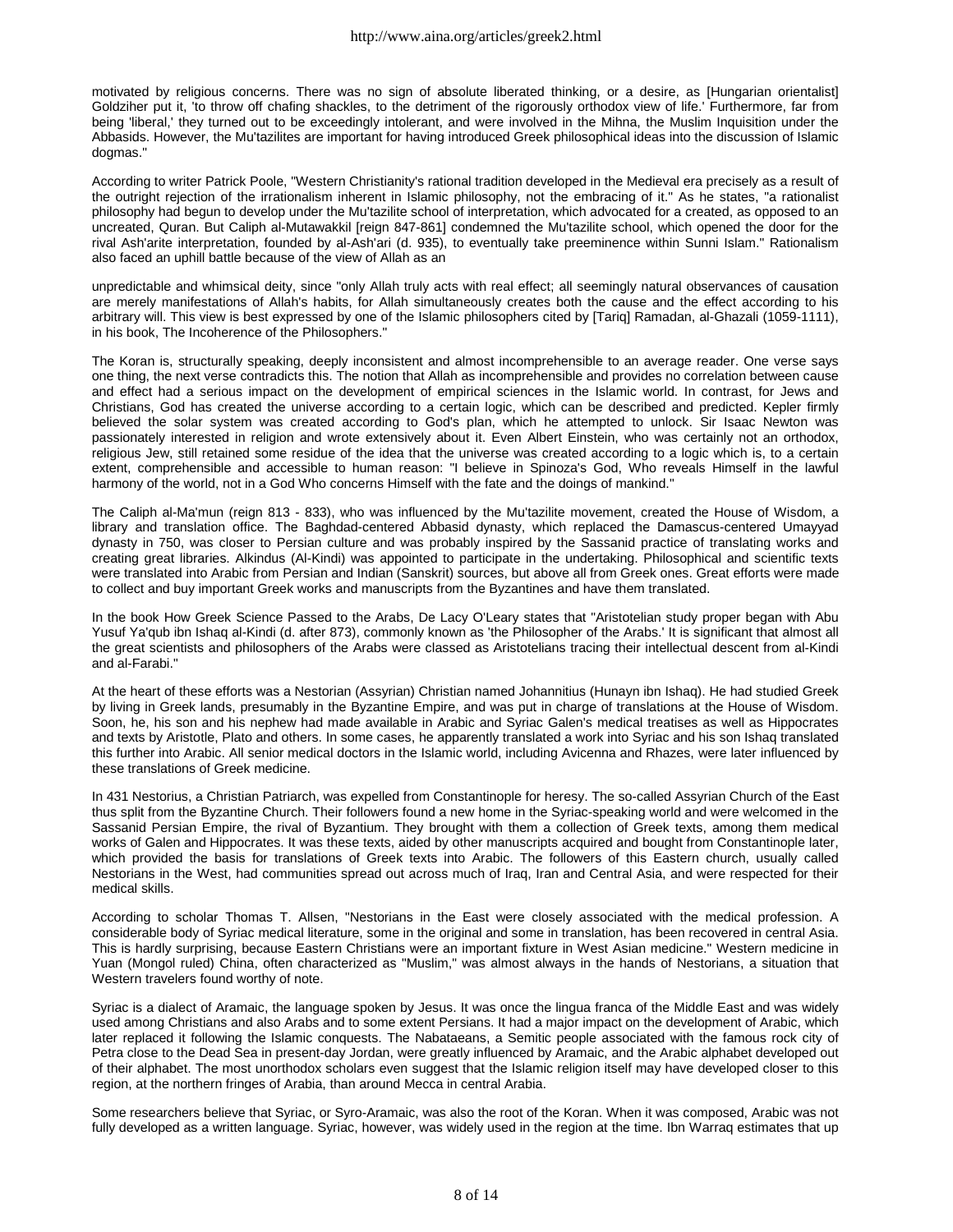to 20% of the Koran is incomprehensible even to educated Arabs because segments of it were originally written in another, related language before Muhammad was born. A German professor of ancient Semitic and Arabic languages writes about the subject under the pseudonym Christoph Luxenberg. If you believe Luxenberg, the chapters or suras of the Koran usually ascribed to the Mecca period, which are also the most tolerant and non-violent ones as opposed to the much harsher and more violent chapters from Medina, are not "Islamic" at all, but Christian:

"In its origin, the Koran is a Syro-Aramaic liturgical book, with hymns and extracts from Scriptures which might have been used in sacred Christian services. (.) Its socio-political sections, which are not especially related to the original Koran, were added later in Medina. At its beginning, the Koran was not conceived as the foundation of a new religion. It presupposes belief in the Scriptures, and thus functioned merely as an inroad into Arabic society."

Monte Cassino is a monastery in southern Italy, founded by Saint Benedict in the sixth century, which was sacked and burned and its monks killed in 883 by Arabs in one of their countless Jihad raids in Western Europe. It was later rebuilt, and from here the monk Constantine the African in the eleventh century translated medical texts from Arabic into Latin, including those of Hippocrates and Galen done by Johannitius in Baghdad. Constantine also translated medical treatises written in Arabic by the Egyptian Jew Isaac Israeli ben Solomon. He was influenced by Hippocrates, Galen, Aristotle and Plato.

It is easy to track how Arabic translations of Greek texts from Byzantine manuscripts, often done by Christians, made their way from the Islamic East and ended up in the Iberian Peninsula in the Islamic West, where some of them were translated by Christians, for instance in the multilingual city of Toledo in central Spain, back to Latin. It is thus true that some Greek texts were reintroduced in the West via Arabic, sometimes passing via Syriac or Hebrew along the way, but this was always based, in the end, on manuscripts from the Byzantine Empire.

The work led by Johannitius in Baghdad preserved via the Arabic translation some of Galen's works lost in the Greek original. The Greek physician Galen worked in the second century A.D., systematized medical knowledge in the Greco-Roman world and supplied this with his own research. He lamented the fact that he couldn't perform dissection of human corpses, but this wasn't allowed during Roman times so he based his studies of human anatomy on dissections of animals such as dogs, apes and pigs. This is funny if you are familiar with the low status dogs, apes and pigs have in Islam, and know that all subsequent medicine in the Muslim world was inspired by Galen. Since dissection of human corpses was taboo in the Islamic world, too, Galen's errors remained unchallenged for centuries, until the Renaissance in Christian Europe. Leonardo da Vinci made numerous accurate anatomical drawings but didn't share this knowledge much at his time. The final breakthrough came with the anatomist Andreas Vesalius from Brussels, who published his book On the Workings of the Human Body in 1543 based on observation through autopsy. He is considered the father of modern anatomy in the Western world.

The great British expert on Chinese science history Joseph Needham has written about how the "four great inventions of China," the compass, printing, papermaking and gunpowder, were exported to the rest of the world. Although Needham is good at writing about technology, he doesn't always provide sufficient evidence of transmission for these inventions. Only one of them, paper, can be said with absolute certainty to have reached the West as a fully developed product. According to Professor T.F. Carter, "Back of the invention of printing lies the use of paper, which is the most certain and the most complete of China's inventions."

As Lucien Febvre and Henri-Jean Martin write in The Coming of the Book, "It would have been impossible to invent printing had it not been for the impetus given by paper, which had arrived in Europe from China via the Arabs two centuries earlier and came into general use by the late 14th century." In the period from 1450 to 1550, Europe was becoming covered with paper mills. The traditional parchment was expensive and not well suited for mass production.

During the Protestant Reformation in the sixteenth century, the reformers wanted the Bible to be available in the common language, not in Latin. Martin Luther thus helped shape the modern German language. As scholar Irving Fang states in the book A History of Mass Communication, "Vernacular printing also led French readers to think of themselves as being part of France, and English readers to regard themselves as part of England."

In some ways, we are witnessing a reversal of this trend towards nationalization now with global communications and the rise of English as an international lingua franca. Febvre and Martin believe, though, that about 77% of the books printed before 1500 were still in Latin, with religious books still predominant. This gradually gave way to secular books and other languages, but "it was not until the late 17th century that Latin was finally overthrown and replaced by the other national languages and by French as the natural language of philosophy, science and diplomacy. Every educated European then had to know French." They estimate that about 20 million books were printed in Europe before the year 1500, and that "between 150-200 million copies were published in the 16th century. This is a conservative estimate and probably well below the actual figure." This is even more impressive if we remember that Europe of that day was far less populous than it is now and that only a minority could read. There was obviously a change then, and a swift one, compared to the slow, expensive and sometimes inaccurate process of copying each individual book by hand.

Printing did have a major impact in East Asia, but it didn't trigger quite the same revolution as it did in the West. Buddhism came to Japan via China and Korea, and Buddhist monks also brought with them, in addition to tea and thus the basis for the elaborate Japanese tea ceremonies, other aspects of Chinese civilization, among them printing in the eight century. Yet until the late sixteenth century the Japanese printed only Buddhist scriptures. Europe also benefited from having a more diverse book trade than China and from having more competition in general.

As Irving Fang states, "Printing had not disturbed the monolithic Chinese empire. The introduction of printing in mid-fifteenth century Europe might also have made little headway if Europe were not ripe for change." According to him, the "establishment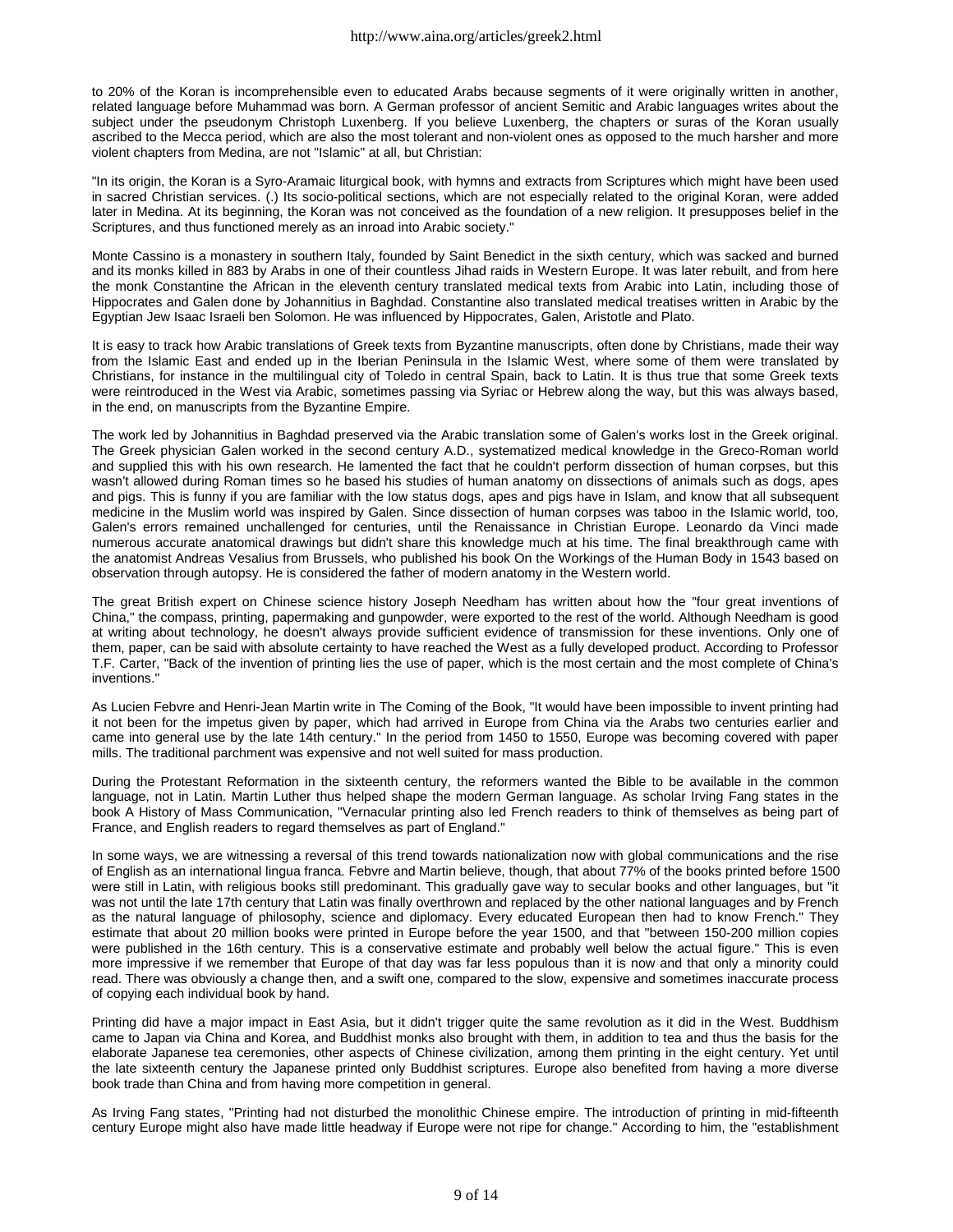of European universities from the twelfth century onward marked the end of the 700-year-old Monastic Age. The more secular age that followed saw the emergence of a literate middle class and a rising demand for books of all kinds."

Movable type printing had been invented in China by Bi Sheng around 1040, but it never gained widespread popularity. The nature of the Chinese language with its nonalphabetic script presumably didn't help. To solve this dilemma, in the first half of the 1400s the Korean King Sejong the Great encouraged book production and ordered his scholars to create an alphabet for the common people as opposed to the complicated Chinese script with its thousands of characters. They produced hangul, "Korean letters," a phonetic system inspired by other alphabetic scripts, among them Sanskrit.

Movable type printing with metal types and an alphabetic script was thus in use in Korea before Gutenberg began printing Bibles in Germany, but there are no indications of a connection between what happened in Korea and what happened in Europe. The geographical distance is too big and the time difference too small to make such a connection likely. The Chinese used baked clay for their characters, and only started employing metal types after their use in Europe. Gutenberg was a goldsmith and naturally created his letters out of metal.

According to Fang, "What Gutenberg produced that did not exist in Asia was a printing system. Most obvious among its elements were controlled, exact dimensions of alphabet type cast from metal punches made of hardened steel. These were not unlike the dies, stamps, and punches that were well known to European leather workers, metalsmiths, and pewter makers."

Although possible, no link between the Eastern and the Western printing traditions has ever been conclusively proven. The different nature of the systems involved has caused many historians to believe that printing was developed in Europe independently of Asia. In contrast, we know with 100% certainty that Muslims were familiar with East Asian printing. The Mongols left a trail of devastation across much of Eurasia in the 1200s, but their vast empire did open up unprecedented opportunities for cultural exchange. As scholar Thomas T. Allsen shows, however, being exposed to foreign ideas doesn't necessarily mean that you will adopt them. Local scholars often clung to the inherited tradition. He uses Russia at the time of Peter the Great as an example where some elements of that society were fanatically opposed to all innovation while others enthusiastically embraced all things foreign. Allsen has described how the authorities in Iran under Mongolian rule in 1294 attempted to introduce Chinese-style printed banknotes, but failed, despite severe threats, due to massive popular resistance:

"Certainly the Muslim world exhibited an active and sustained opposition to movable type technologies emanating from Europe in the fifteenth century and later. This opposition, based on social, religious, and political considerations, lasted well into the eighteenth century. Only then were presses of European origin introduced into the Ottoman Empire and only in the next century did printing become widespread in the Arab world and Iran. This long-term reluctance, the disinterest in European typography, and the failure to exploit the indigenous printing traditions of Egypt certainly argue for some kind of fundamental structural or ideological antipathy to this particular technology."

I am definitely not a believer in technological determinism, but some technologies do have a greater impact than others. One of the most important inventions ever made has to be printing. Surely it is no coincidence that the Scientific Revolution decisively took off in Europe after the introduction of printing, just as it is not a coincidence that the one civilization that came closest to a similar breakthrough, China, was the one where printing had first been invented. It is likely that the rejection of printing alone set the Islamic world back centuries vis-…-vis non-Muslims.

As David Crowley and Paul Heyer write in Communication in History: Technology, Culture, and Society, "Traditionally, the view has been that printing, along with numerous other developments, marked the transition between the end of the Middle Ages and the dawn of the modern era. However, the more we study this remarkable invention, the more we realize that it was not just one factor among many. Although we hesitate to argue for historical 'prime-movers,' certainly the printing press comes close to what is meant by this term. It was a technology that influenced other technologies - a prototype for mass production - and one that impacted directly on the world of ideas by making knowledge widely available, thereby creating a space in which new forms of expression could flourish. The repercussions of the printing press in early modern Europe did not come about in an inherently deterministic manner. Rather, they resulted from the existence of conditions whereby print could enhance a context receptive to its potential."

The spread of printing in East Asia was intimately connected to the Buddhist religion, just as it was used in Europe to print Bibles. Yet while Buddhists, Christians and Jews eagerly embraced this new technology, Muslims stubbornly rejected it. The contrast is striking if we compare this to how eagerly Muslims embraced another Chinese invention: gunpowder. Gunpowder wasn't the first chemical substance used in warfare.

According to legend, "Greek fire," a feared weapon in its time, was invented in the seventh century by Callinicus, a refugee from the Arab conquest of Syria. It was successfully used to defeat sieges by Arab Muslims of Constantinople in 674 and in 718, and helped the Byzantine Empire to survive for as long as it did. Its qualities appear to be somewhat similar to modern napalm. James R. Partington suggests in his book A History of Greek Fire and Gunpowder that it consisted of a mixture of "sulphur, pitch, dissolved nitre, and petroleum." The term "Greek fire" is a misnomer as the Byzantines called themselves Romans. The greatest revolution in the history of warfare, however, came with the introduction of gunpowder. According to Dr James B. Calvert, professor of engineering, "The fundamental inventions of gunpowder and cannon had been made by 1300, but the sources are rare, difficult to interpret, hard to date, and often contradictory. The best guess is that gunpowder followed quickly after saltpetre was discovered (that is, a process for its purification was developed) by Chinese alchemists around AD 900 and introduced to Europe via trade routes and travellers around AD 1225, and that cannon were invented in southern Europe just before AD 1300."

One of the problems in determining this accurately is that Chinese writers can be just as ethnocentric as Western ones,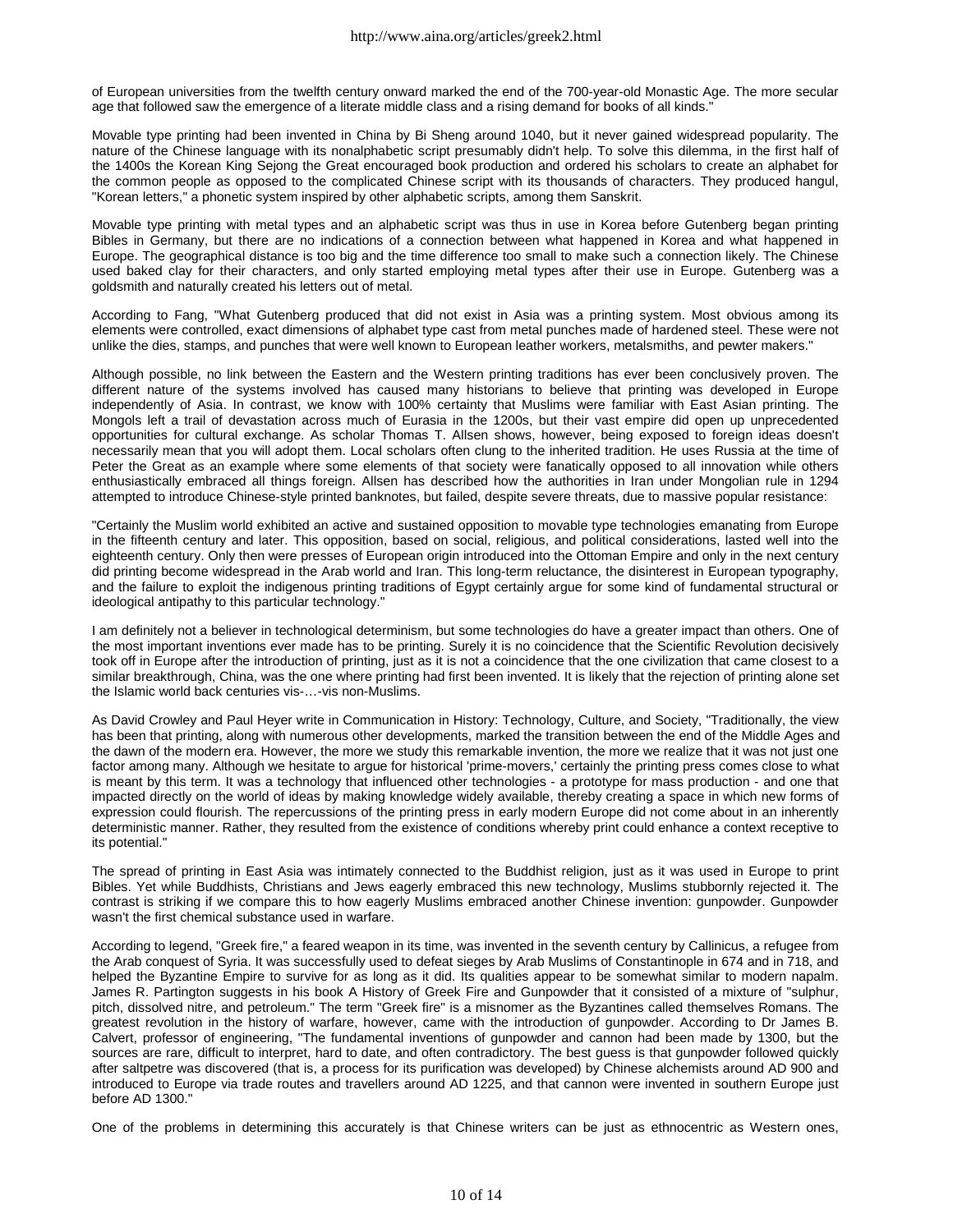sometimes more so. There is some debate whether gunpowder was invented independently in several regions, but most historians have settled for the explanation that it was first manufactured in China. Gunpowder (black powder) consists of charcoal, sulphur and potassium nitrate, or saltpeter, and was impossible to create until you could manufacture saltpeter with a high degree of purity. This was a specialty of Chinese alchemists quite early. The discovery reached the Middle East and Europe, probably via the Silk Road, and became known as "Chinese snow." Black powder remained the principle explosive until the nineteenth century, when the invention of unstable nitroglycerine made it possible for Swedish chemist Alfred Nobel to patent the more stable version of dynamite in 1867, and accumulate the great wealth which was later used to fund the various Nobel Prizes.

In the thirteenth century, the English Franciscan friar Roger Bacon, as well as the German Dominican friar Albertus Magnus, both theologians and scientists with an interest in alchemy, mention a recipe for gunpowder. The Mongol conquests spread the knowledge of the fire-lance, a gunpowder-filled tube made of bamboo which could fire various projectiles, across Eurasia. The development of this weapon stagnated in China proper. According to James B. Calvert, "The place and time of the invention of the cannon is unknown, but its evolution from the fire lance among the Turks, Arabs and Europeans can hardly be doubted. (.) The earliest use of cannon is not definitely known, but occurred sometime between 1300 and 1350. The use of cannon spread rapidly between 1350 and 1400."

Cannon were used during the Hundred Years' War between France and England, and Turkish Muslims successfully employed prolonged bombardment by massive Hungarian-made cannon during the conquest of Constantinople in 1453 to breach the walls of the city. Joel Mokyr, professor at the Department of Economics at Northwestern University and author of The Gifts of Athena: Historical Origins of the Knowledge Economy, writes about innovation and economic history. According to him (pdf), glass, although known in China, was not in wide use as tea was drunk in porcelain cups and the Chinese examined themselves in polished bronze mirrors. Islamic countries had a significant glass industry, yet they never came up with spectacles: "Tokugawa Japan had a flourishing industry making glass trinkets and ornaments, but no optical instruments emerged there either until the Meiji restoration [from 1867]. Not having access to the Hellenistic geometry that served not only Ptolemy and Alhazen, but also sixteenth century Italians such as Francesco Maurolico (1494-1575) who studied the characteristics of lenses, made the development of optics in the Orient difficult." The earliest known lenses were made of rock crystal, quartz, and other minerals, and have been used in Eastern and Western lands since ancient times. There is evidence that lenses were known in the Greco-Roman world. They have been used as burning glasses and magnifying glasses for centuries, and so-called reading stones were in common use during the Middle Ages, for instance the Visby lenses, lens-shaped rock crystals of high quality from in a Viking grave in Gotland, Sweden. The oldest one we know of is the Nimrud lens, found in modern Iraq. Estimated to be almost three thousand years old, it indicates that the ancient Assyrians did have some basic understanding of optics. Iraq, seat of the Sumerian, Akkadian and Assyrian kingdoms, is home to one of the world's oldest astronomical traditions. Babylonian astronomy greatly influenced many subsequent cultures, Middle Eastern, Greek and Indian, and the sexagesimal (based on the number sixty) numeral system of the Sumerians is still with us today, in the form of sixty minutes to the hour and 360 degrees in a circle.

The Iraqi-born scientist Ibn al-Haitham, known in the West as Alhacen or Alhazen, had a powerful influence on several Western scientists. Alhazen was a pioneer in the scientific method by basing hypothesis upon systematic observation. He is most commonly remembered for his great contributions in the field of optics, where he pondered the nature of light, speculated on the colors of the sunset and described the qualities of magnifying lenses. His eleventh century Book of Optics was translated into Latin during the late twelfth century, and left a significant impact on Roger Bacon and others in the thirteenth century.

Bacon was educated at Oxford and lectured on Aristotle at the University of Paris, the intellectual center among the small, but growing number of European universities. His teacher, the English bishop and scholar Robert Grosseteste, was a proponent of validating theory through experimentation. Roger Bacon wrote about many subjects, including optics, and was among the first persons to argue that lenses could be used for the correction of eyesight. He asserted that "philosophy is the special province of the unbelievers," and urged scholars to learn Arabic.

The Chinese experimented with lenses and mirrors, too, and produced a type of sunglasses, or eyeglasses with colored lenses. However, these appear to have been mainly for decorative purposes and possessed no corrective properties. The science of optics stagnated in China after initial advances. The first fully developed spectacles were made in Europe, in Northern Italy from the late thirteenth century onwards. The American scientist and inventor Benjamin Franklin invented bifocals in the eighteenth century, during the early years of the United States.

In 1572 Freidrich Risner printed some of Alhazen's work on optics, as well as a work by the thirteenth century Polish friar Witelo which was similar to it, and thus made Alhazen widely known to new generations of scholars. Notable among them was the German astronomer Johannes Kepler. Danish astronomer Tycho Brahe, who died in 1601, was perhaps the most meticulous astronomer of the pre-telescopic era. During the final year of his life, Brahe passed on his observations of Mars to Kepler. These precise notes were important for Kepler's work on planetary motion, but another breakthrough that could verify his thesis was soon to come.

As corrective lenses for near-sightedness became more sophisticated, the demand for high quality glass lenses grew. In the Netherlands in the seventeenth century, Baruch Spinoza could make a decent living as a skilled lens grinder while working on his philosophical theories. This was during the Dutch Golden Age when the country was a refuge for many groups suffering from religious persecution, for instance Huguenots (Protestants) from France. Spinoza descended from Jews who had been expelled from Spain and Portugal following the Reconquista. The production of spectacles opened up new arenas for optics. A Dutch eyeglass maker, Hans Lippershey, is said to have created the first practical telescope and made it publicly available in 1608.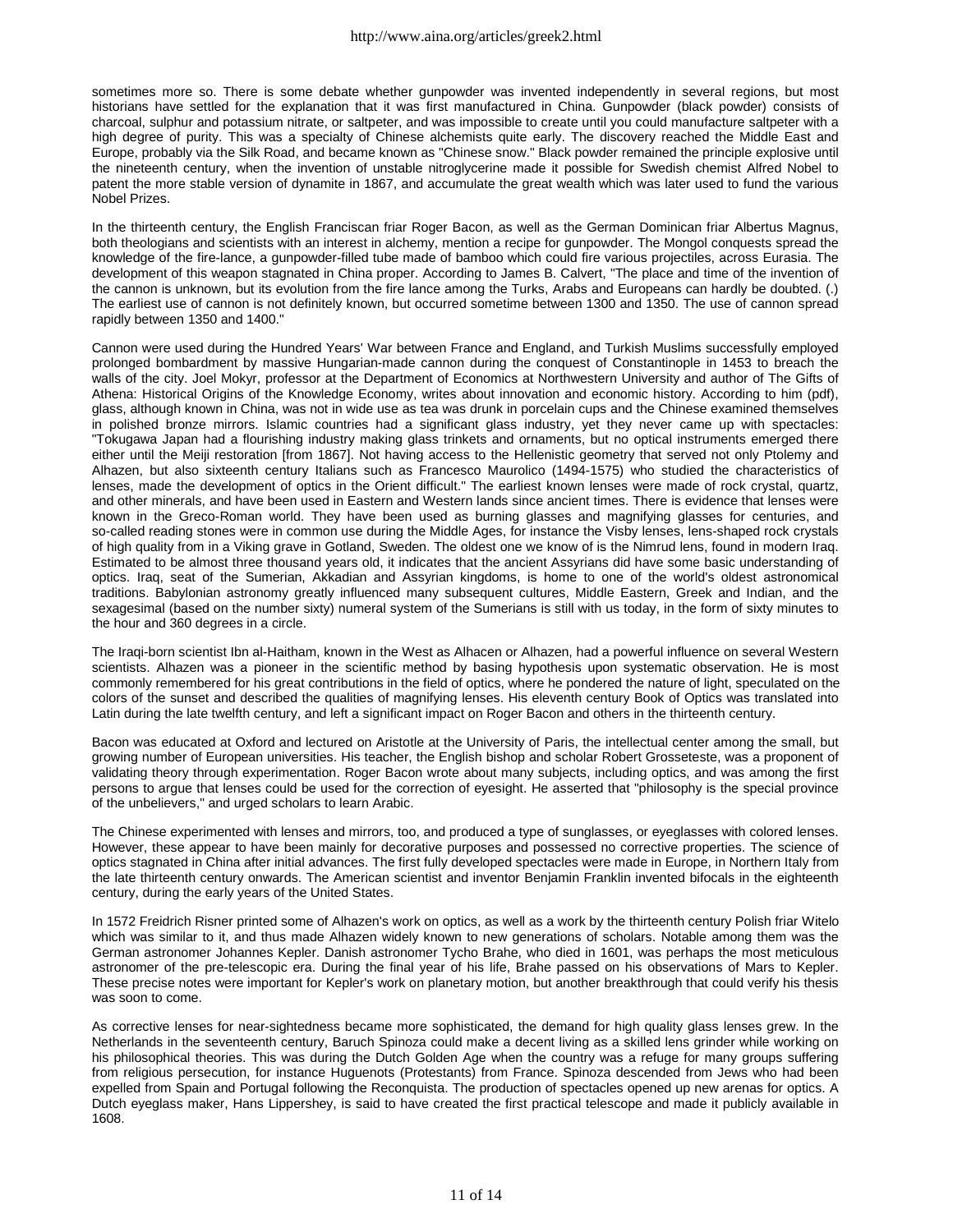Within a few months of the news, Italian scientist Galileo Galilei had made his own telescope, and became the first person to turn the new invention towards the sky, discovering the four major moons of Jupiter in 1610. Kepler developed the Galilean telescope further by 1611 and described the theoretical basis for telescopic optics, in part inspired by Alhazen's work. The telescope had traveled from the Netherlands via Italy to Kepler in Prague within three years of its invention and had been improved along the way, a remarkable pace of innovation and diffusion of knowledge. Sir Isaac Newton's Principia Mathematica from 1687 and his laws of motion and gravity were derived from, among other things, Galileo's telescopic observations and Kepler's Laws of Planetary Motion.

Dutch eyeglass maker Zacharias Janssen and his father Hans are usually credited with inventing the first microscope in the late 1500s. The microscope was improved in the seventeenth century by their countryman Antonie van Leeuwenhoek, who was the first to spot bacteria and thus opened up an entirely new field of microbiology. This in turn led to great advances in the natural sciences. The German physician Robert Koch and the French chemist Louis Pasteur founded the science of bacteriology in the nineteenth century. The understanding that disease is caused by bacteria and microscopic germs produced the greatest strides in medicine in history.

According to the free online encyclopaedia Wikipedia, reading stone lenses were invented by polymath Armen Firman (Abbas Ibn Firnas) in C¢rdoba in Islamic-occupied Spain in the ninth century, and later spread throughout Europe. Wikipedia embodies both the good and some of the problematic aspects of the Internet. I have found useful information there more than once, but it can also be notoriously unreliable on certain subjects due to its numerous editors and lack of professional oversight. Let's assume for a moment that this information is correct. If so, how come lenses weren't developed further by Muslims? The telescope and the microscope were by-products of advances in the production of glass lenses. They made possible, for the first time ever, the study of what is not visible to the naked human eye and radically altered our understanding of the universe, both in the realms of the very small and the very big. All of this could have happened in the Islamic world. So why didn't it, despite the fact that lenses were know there at least as early as in Europe, and despite the fact that the region produced a gifted optical scientist, Alhazen?

Alhazen personally should be credited with being one of the greatest scientists of his age in any discipline, Eastern or Western, yet his inquisitive attitude and scientific mindset wasn't always appreciated by his contemporaries. Here is how his writings were received by fellow Muslims, as quoted in Ibn Warraq's book Why I Am Not a Muslim: "A disciple of Maimonides, the Jewish philosopher, relates that he was in Baghdad on business, when the library of a certain philosopher (who died in 1214) was burned there. The preacher, who conducted the execution of the sentence, threw into the flames, with his own hands, an astronomical work of Ibn al-Haitham [Alhazen], after he had pointed to a delineation therein given of the sphere of the earth, as an unhappy symbol of impious Atheism."

Alhazen made numerous books, many of which are lost today. His groundbreaking Book of Optics survives to us in Latin translation. Muslims thus had access to ideas, but they failed to appreciate them and exploit their potential. This pattern was repeated on several occasions. The first windmills were probably made in Persia prior to the Islamic conquest in the seventh century. Windmills were introduced in Europe during the High Middle Ages, at least from the twelfth century onwards, and spread rapidly across Western Europe during a prolonged period of great improvements. Persian-style windmills spread from Central Asia to China following the Mongol conquest in the thirteenth century, yet in 1206 the leading Arab engineer of the day observed to his readers that the notion of driving mills by the wind was nonsense.

Sundials have been used in Egypt and other civilizations since prehistoric times. Water clocks, too, date from ancient times and had reached a certain level of complexity in the Greco-Roman world. The ancient Greeks created devices resembling clock-work, for instance the Antikythera mechanism (second century B.C.) which has been called a mechanical computer. Early clocks (though not fully developed) were made in Asia, especially China, and could have been known in the Middle East. Around the year 800, Caliph Harun al-Rashid from Baghdad presented Charlemagne with the gift of a complex water clock which struck the hours. In 850 the three Persians Banu Musa, as part of the translation efforts undertaken at the House of Wisdom in Baghdad, published The Book of Ingenious Devices describing many mechanical inventions developed by earlier cultures. They were interested in the work of Greek engineer Hero of Alexandria who made the first known steam-powered device. Again, there is plenty of evidence that Muslims had at their disposal both the theoretical knowledge and the practical examples necessary to create mechanical clocks.

Despite having access to much of the same knowledge as did Christian Europeans, Muslims didn't develop fully mechanical clocks. This happened in Europe in the thirteenth century. The invention spread rapidly throughout Italy, France and England. One was installed in the Old St Paul's Cathedral in London in 1286. The fourteenth century English author Geoffrey Chaucer mentioned a clock, apparently meaning one with a bell which struck the hour. Salisbury cathedral is thought to have the oldest functioning clock in existence, dating back to the year 1386. Clocks were initially large and were used to decorate public buildings. By the year 1500, the coiled spring had been invented, paving the way for smaller clocks. The first portable timepiece was created in Nuremberg, Germany by locksmith Peter Henlein in 1505 in the shape of a sphere worn as a jewel. Dutch scientist Christiaan Huygens, by employing Galileo's law of the pendulum, in 1656 made the first pendulum clock, which was much more accurate than previous models. He also invented the balance wheel and spring assembly underlying many modern watches. French mathematician Blaise Pascal is said to have made a wristwatch by attaching his portable clock to his wrist with a string.

I'm not suggesting that no scientific achievements were made in the Islamic world. Avicenna's Canon of Medicine was translated into Latin in the twelfth century, and as late as the sixteenth century, Vesalius wrote a thesis commenting on Rhazes. It is impossible to write the medical history of the West during this age without mentioning Middle Eastern physicians such as Avicenna and Rhazes. What I am suggesting is that the number of achievements steadily declined, and I'm not sure how much Islam should be credited with those achievements that were actually made.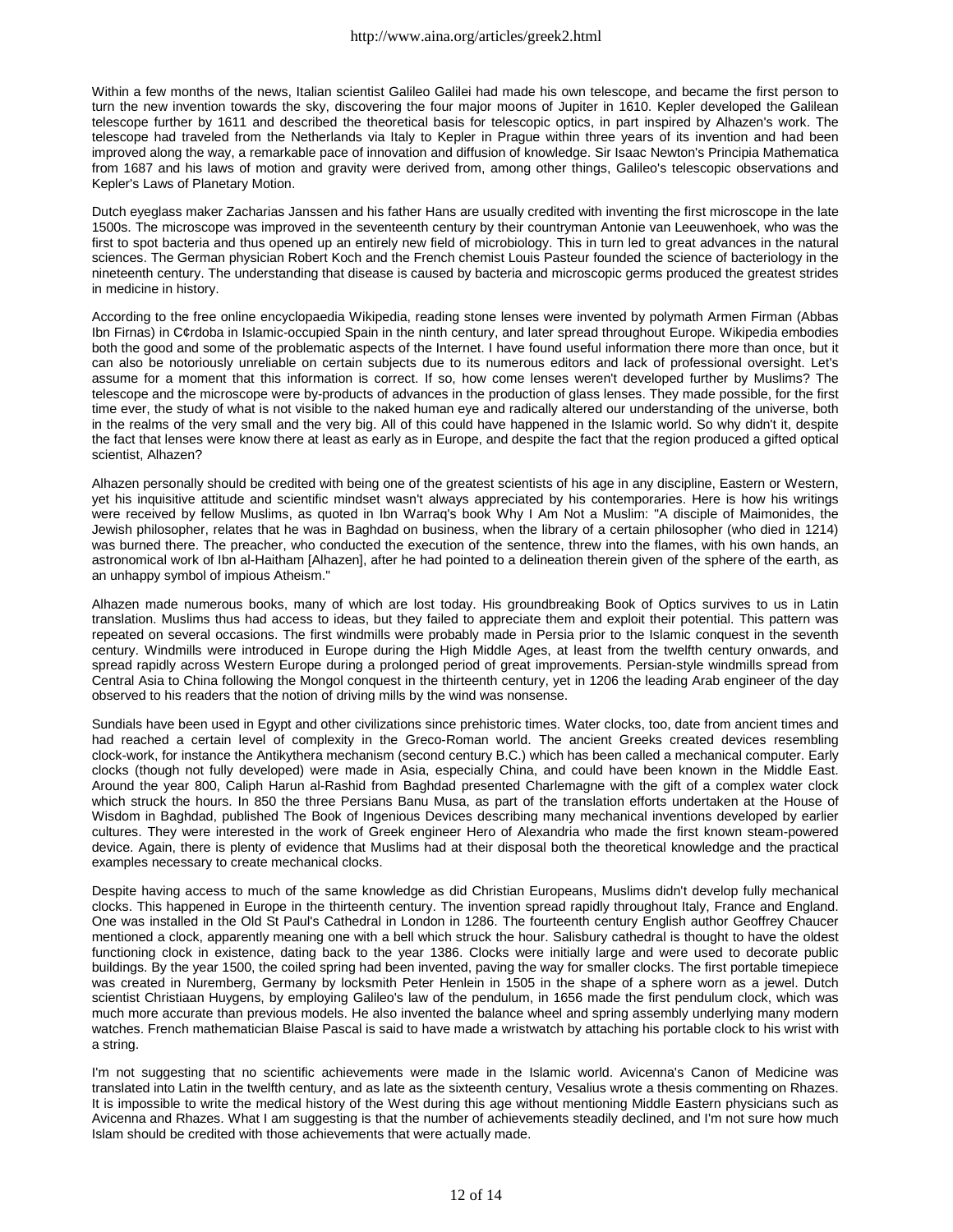Muslims failed to develop clocks and eyeglasses and were actively hostile to printing, yet immediately embraced gunpowder and firearms (though the development of the latter soon stagnated, too). I think this highly selective view of technology tells us something about their mentality: They didn't see the value in printing, but they liked gunpowder since it could be used to terrorize and intimidate non-Muslims. Infidel technology is primarily interesting if it can be used to blow up other infidels. Sadly, I'm not so sure Islamic mentality has changed significantly in the 800 years since then. During the past few decades, globalization, Muslim immigration to the West and the massive influx of petrodollars to Muslim nations with huge reserves of petroleum have enabled Muslims to acquire or buy technology they are unable to develop themselves. The result, along with a huge demographic increase in Muslims which is again caused by infidel advances in medicine, has been a tidal wave of Jihad sweeping across the world. The lesson for non-Muslims should be: If you provide Muslims with technology and know-how, this will not be used to create peaceful and prosperous societies; it will be used to kill or subjugate you.

As writer Bassam Tibi notes, Muslims today tend to view science as something that is separated from society, and believe they can adopt or appropriate modern science and technology but not the wider framework that goes with them.

I agree with Tibi. Muslims have no understanding of science as the basis of technological progress, and free speech and rational criticism of everything, including religious doctrines, as the basis of science. They talk about science as if it were a commodity, a television or a personal computer, something which Muslims "had" earlier, then "lost" or handed over to Westerners who "took" it from them. Hence, Muslims shouldn't feel grateful for anything infidel science provides them with, since science was really "theirs" in the first place and they're just taking back something which rightfully belongs to them. But science isn't a commodity; it is a method, a way of looking critically and rationally at the world.

In my view, this failure to see the connection between cause, science and a free society, and effect, technological progress, stems from a fundamental flaw in the Islamic way of looking at the universe: They see no connection between cause and effect because their entire religious world view is based on the notion that everything is subject to the whims of Allah, and that there is no predictable logic behind anything. As Hugh Fitzgerald frequently says, this resigned Inshallah-fatalism ("If Allah wills it, it will happen") greatly inhibits progress of any kind. The ultimate irony and tragedy is that Muslims move to infidel societies in order to enjoy the commodities and consumer goods produced there, yet immediately set out to destroy the conditions which created these advances in the first place, political freedom and manmade laws.

At least two conditions are necessary for the creation of a successful nation: The ability to produce talented individuals with great ideas, and the cultural and structural ability of society to recognize the full potential of these ideas and utilize them. The Islamic world, for a while, performed reasonably well at the former task, but failed miserably and consistently at the latter. Even if it could occasionally give birth to gifted individuals they tended to be unorthodox Muslims or, in the case of Rhazes, outright hostile to Islam. The frequency of thinkers of Avicenna's and certainly Alhazen's stature also steadily declined. This strongly indicates that "Islamic science" had little to do with Islam, but was the amalgam of pre-Islamic knowledge, Greek, Indian, Persian, Jewish, Assyrian Christian and other. As Muslims gradually became numerically dominant and Islamic orthodoxy more firmly established, this pre-Islamic heritage was slowly extinguished, hence science declined and never recovered. This failure was intimately linked to the Islam's hostility towards innovation and freethinking. In contrast, the Christian and Jewish religions proved more receptive towards new ideas. At the very least they were not as aggressively hostile to logic as was Islam, and in certain situations even facilitated it.

Europe did produce many talented individuals, yet what ultimately set it apart from the Islamic world, and even from non-Muslim Asians at this age, was the remarkable pace of diffusion of new ideas, home-grown or imported, and the speed with which further improvements were made once an idea had been introduced. This was due to a combination of factors: A successful marriage between Christian doctrines and the Greco-Roman heritage during the Middle Ages and the Renaissance, the ability to continuously generate new knowledge and put it into practical application through the accumulation of capital and a dynamic merchant class, an institutionalized framework for scholarly debate through universities with a significant degree of free enquiry, the adoption of printing, which made communication easier and facilitated the accumulation of ever-more accurate knowledge, and last, but not least, a higher degree of individualism and political liberty, which encouraged freethinking, a non-traditionalist outlook and by extension innovation.

Upon saying this, I must confess that I cannot say with a straight face that these are hallmarks of Europe today. We have always been told that there is a basic conflict between religion and reason, which would presumably mean that the less religious we become, the more rational we should become. Western Europe is currently less religious than we have ever been, yet I see no indication that we have become more reasonable because of this. We may not have a formal index of forbidden books, as did the Catholic Church for centuries, but we do have an informal index of forbidden topics which can be equally effective in suppressing free enquiry and stifling debate. This is now done in the name of tolerance and Multicultural diversity, not God, but the result is much the same. The end of religion, thus, didn't herald an age of reason; it led to a new age of secular superstition and new forms of witch-hunts. Bad things can be said about medieval Europeans, but at least they didn't import Muslims in large numbers and congratulate themselves for their tolerance. Secular Europeans do.

Andrew G. Bostom keeps referring to Julien Benda and his 1928 book The Treason of the Intellectuals, about how the abandonment of objective truths abetted totalitarian ideologies, which led to World War II. Bostom identifies a similar failure of Western intellectuals to acknowledge the history of Jihad today. From what I gather, Benda was a bit too anti-religious and anti-nationalist for my taste, but otherwise I agree: The problems faced by the West now in confronting Jihad have been facilitated by a failure of our education system, our media and indeed our entire society to uphold the ideal of critical thinking. If the rise of the West was linked to political liberty, rational thinking, free speech and universities championing free enquiry, the decline of the West can be linked to the decline of the same factors.

Author V.S. Naipaul thinks Islam is parasitical by nature and preys upon the pre-Islamic culture in the conquered lands. I will